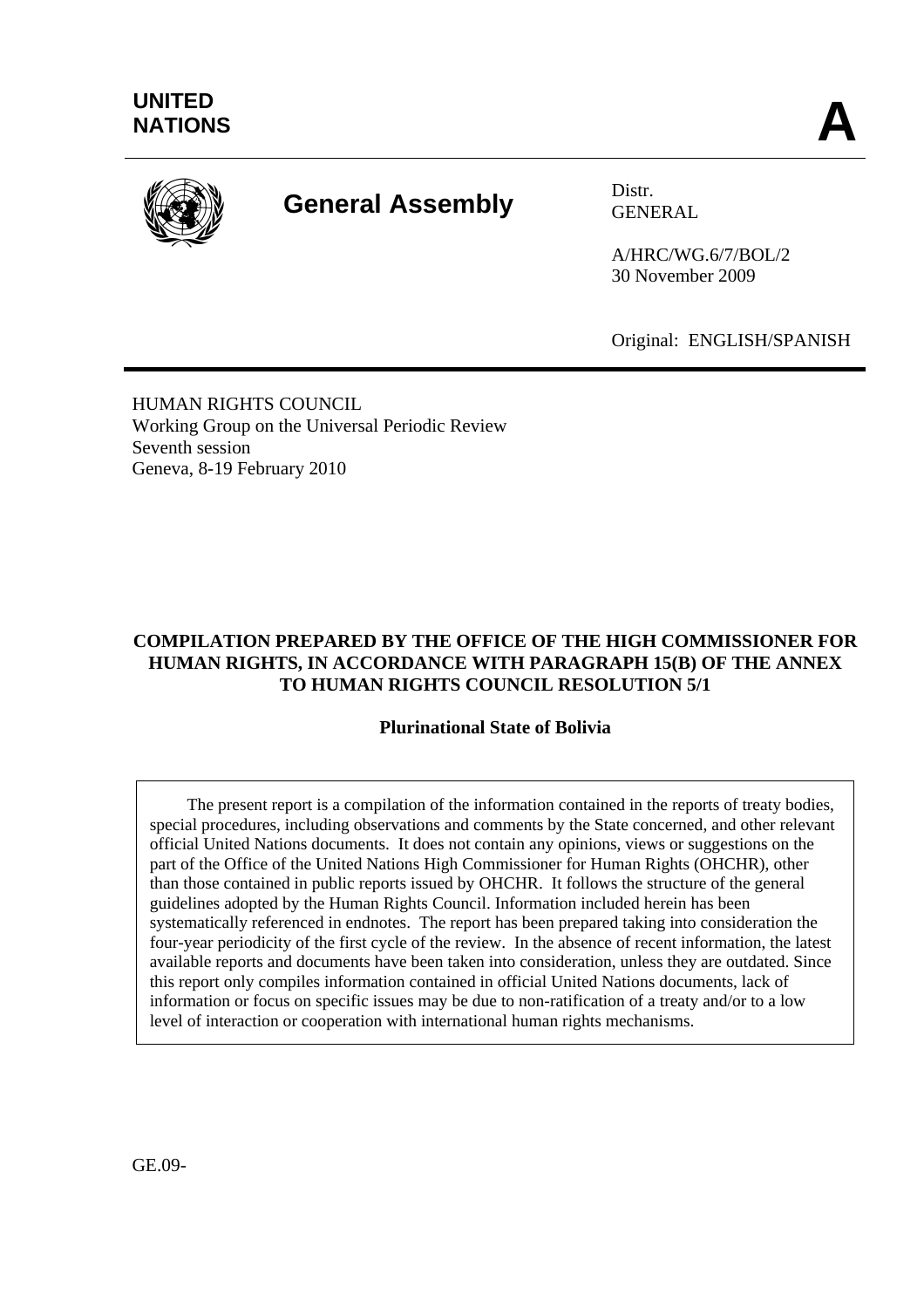## **I. BACKGROUND AND FRAMEWORK**

#### **A. Scope of international obligations**<sup>1</sup>

| Core universal human         | Date of ratification,                                                                   | <b>Declarations</b>                          | Recognition of specific competences of                                        |
|------------------------------|-----------------------------------------------------------------------------------------|----------------------------------------------|-------------------------------------------------------------------------------|
| rights treaties <sup>2</sup> | accession or succession                                                                 | /reservations                                | treaty bodies                                                                 |
| <b>ICERD</b>                 | 22 Sept. 1970                                                                           | None                                         | Individual complaints (art. 14): Yes                                          |
| <b>ICESCR</b>                | 12 Aug. 1982                                                                            | None                                         |                                                                               |
| <b>ICCPR</b>                 | 12 Aug. 1982                                                                            | None                                         | Inter-State complaints (art. 41): No                                          |
| <b>ICCPR-OP1</b>             | 12 Aug. 1982                                                                            | None                                         |                                                                               |
| <b>CEDAW</b>                 | 8 June 1990                                                                             | None                                         |                                                                               |
| OP-CEDAW                     | 27 Sept. 2000                                                                           | None                                         | Inquiry procedure (arts. 8 and 9): No                                         |
| <b>CAT</b>                   | 12 April 1999                                                                           | None                                         | Inter-State complaints (art. 21): Yes<br>Individual complaints (art. 22): Yes |
|                              |                                                                                         |                                              | Inquiry procedure (art. 20): No                                               |
| OP-CAT                       | 23 May 2006                                                                             | None                                         |                                                                               |
| <b>CRC</b>                   | 26 June 1990                                                                            | None                                         |                                                                               |
| OP-CRC-AC                    | 22 Dec. 2004                                                                            | Binding declaration<br>under art 3: 18 years |                                                                               |
| OP-CRC-SC                    | 3 June 2003                                                                             | None                                         |                                                                               |
| <b>ICRMW</b>                 | 16 Oct. 2000                                                                            | None                                         | Inter-State complaints (art. 76): No<br>Individual complaints (art. 77): No   |
| <b>CRPD</b>                  | 16 Nov. 2009                                                                            | None                                         |                                                                               |
| OP-CRPD                      | 16 Nov. 2009                                                                            | None                                         | Inquiry procedure (arts. 6 and 7): Yes                                        |
| <b>CED</b>                   | 17 Dec. 2008                                                                            | None                                         | Individual complaints (art. 31): No<br>Inter-State complaints (art. 32): No   |
|                              | Care treaties to which Rolivia is not a party: $\Omega$ P-ICESCR and $\Omega$ P-ICCPR 2 |                                              |                                                                               |

*Core treaties to which Bolivia is not a party:* OP-ICESCR and OP-ICCPR 2.

| Other main relevant international instruments                                      | Ratification, accession or succession |
|------------------------------------------------------------------------------------|---------------------------------------|
| Convention on the Prevention and Punishment of the Crime of Genocide               | <b>Yes</b>                            |
| Rome Statute of the International Criminal Court                                   | <b>Yes</b>                            |
| Palermo Protocol <sup>3</sup>                                                      | <b>Yes</b>                            |
| Refugees and stateless persons <sup>4</sup>                                        | Yes                                   |
| Geneva Conventions of 12 August 1949 and Additional Protocols thereto <sup>5</sup> | Yes, except Additional Protocol III.  |
| ILO fundamental conventions <sup>6</sup>                                           | <b>Yes</b>                            |
| <b>UNESCO</b> Convention against Discrimination in Education                       | No.                                   |

1. In 2009, the Committee on the Rights of the Child  $(CRC)^7$  and the United Nations Country Team (UNCT)<sup>8</sup> recommended that the Plurinational State of Bolivia ratify OP-ICESCR and ICCPR-OP 2. In 2008, the Committee on the Protection of the Rights of All Migrant Workers and Members of Their Families (CMW) encouraged Bolivia to consider making the declarations provided for in articles 76 and 77 of the Convention, and acceding to ILO Conventions No. 97 and No.  $143<sup>9</sup>$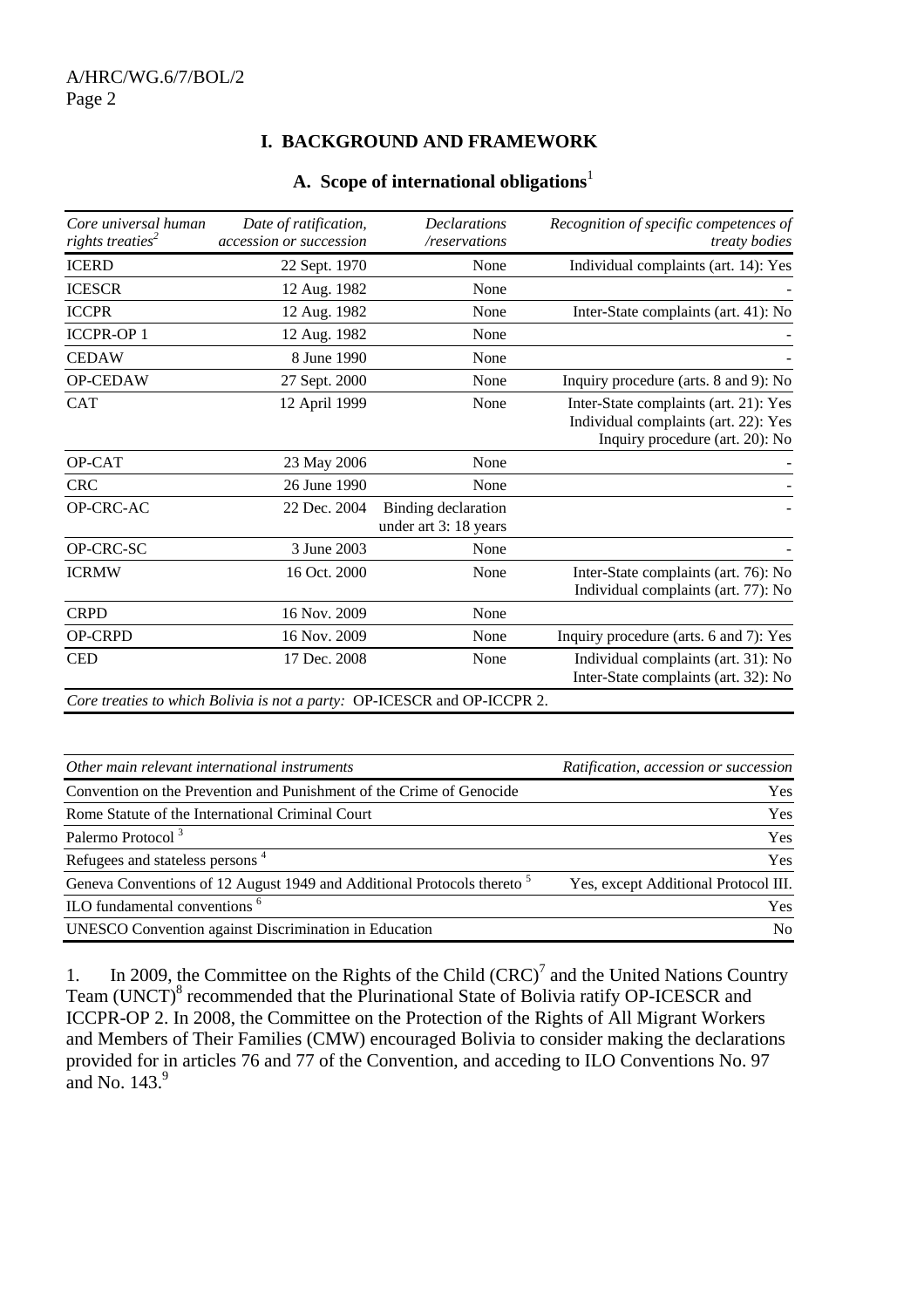## **B. Constitutional and legislative framework**

2. CRC welcomed the adoption of the new Constitution in 2009.<sup>10</sup> El UNCT indicó que la Constitución incluye derechos individuales y colectivos reconocidos en los tratados internacionales de derechos humanos. Estos últimos tienen rango constitucional, e incluso prevalecen sobre la Constitución cuando sus normas son más favorables.<sup>11</sup> UNICEF<sup>12</sup> and the Special Rapporteur on the right to food<sup>13</sup> made similar observations.

3. El UNCT indicó que con la última reforma constitucional se incluyó a la Justicia Indígena Originaria Campesina como una jurisdicción equivalente a la ordinaria.14 While congratulating Bolivia for its recognition of cultural diversity and the specificities of indigenous communities in legislation, CEDAW urged the Government in 2008 to ensure that indigenous concepts and practices are in conformity with the legal framework of the Convention.<sup>15</sup>

4. In 2007, the Special Rapporteur on the situation of human rights and fundamental freedoms of indigenous people recommended that Bolivia carry out the legislative reforms needed to regulate the exercise of indigenous peoples' rights as recognized, inter alia, in the United Nations Declaration on the Rights of Indigenous Peoples, which has the status of domestic law.16

5. In 2009, CRC regretted that national legislation was not in conformity with the Convention, including the Child Code (Código del Niño, Niña y Adolescente) and laws concerning corporal punishment, marriage, alternative care and juvenile justice.<sup>17</sup> UNCT and UNICEF recommended that Bolivia strengthen the overall legal framework on child rights and child protection. 18

6. The Special Rapporteur on the right to food recommended in 2008 that framework laws on the right to food and the right to water be adopted to fully entrench these rights.<sup>19</sup>

## **C. Institutional and human rights infrastructure**

7. The Defensor del Pueblo of Bolivia was accredited with 'A' status by the International Coordinating Committee (ICC) of National Human Rights Institutions for the Promotion and Protection of Human Rights in 2000, which was reconfirmed in 2007.<sup>20</sup> El UNCT indicó que desde diciembre de 2008, la Defensoría está bajo la dirección de una Defensora interina y hasta la fecha no se ha advertido voluntad política del poder legislativo para designar al nuevo Defensor. $21$ 

8. In 2008, CEDAW was concerned at the lack of institutional stability of national machineries for the advancement of women, their limited decision-making power and lack of financial and human resources.<sup>22</sup>

9. In 2009, CRC recommended that Bolivia establish a Children's Ombudsman.<sup>23</sup>

## **D. Policy measures**

10.  $CRC<sup>24</sup>$  and UNCT<sup>25</sup> highlighted the adoption of the National Human Rights Action Plan (PNADH) 2009-2013. El UNCT también mencionó la adopción del Plan Nacional de Desarrollo, el Plan de Desarrollo Sectorial de Salud (2006-2010) y el Plan Estratégico Nacional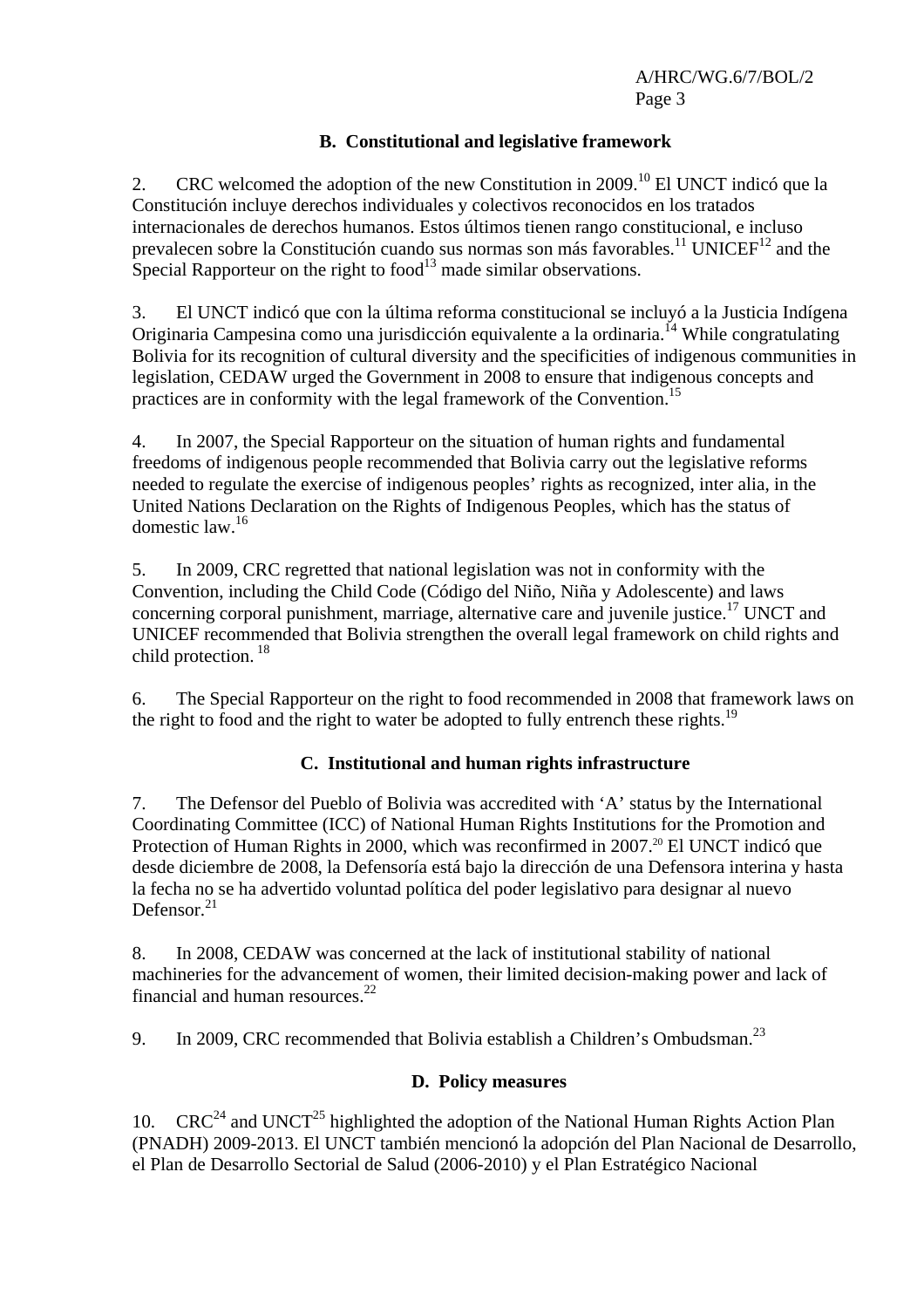Multisectorial VIH/SIDA (2008-2012)*.* 26 UNICEF reported that the National Plan for Equal Opportunities for Women was finalized in 2008.27

11. CRC regretted in 2009 that the draft National Plan of Action for Children had not yet been approved, and that the draft text did not cover all the areas of the Convention or all children up to the age of  $18^{28}$ 

12. In 2009, the Special Rapporteur on indigenous peoples recommended strengthening policies to combat all forms of discrimination.<sup>29</sup>

13. OHCHR Bolivia welcomed social programmes, such as the "dignity pension", the "Juancito Pinto" Bonus Programme and the Zero Malnutrition initiative. It added that in spite of Government efforts, many groups are still underserved by social programmes, in particular indigenous communities, women and children.<sup>30</sup>

## **II. PROMOTION AND PROTECTION OF HUMAN RIGHTS ON THE GROUND**

#### **A. Cooperation with human rights mechanisms**

| Treaty body <sup>31</sup> | Latest report<br>submitted and<br>considered | Latest<br>concluding<br>observations | Reporting status<br>Follow-up response                 |
|---------------------------|----------------------------------------------|--------------------------------------|--------------------------------------------------------|
| <b>CERD</b>               | 2002                                         | Dec. 2003                            | - Combined 17th and 18th reports overdue<br>since 2005 |
| <b>CESCR</b>              | 2007                                         | Aug. 2008                            | - Combined third and fourth reports due in<br>2010     |
| <b>HR</b> Committee       | 1996                                         | May 1997                             | Third report overdue since 1999                        |
| <b>CEDAW</b>              | 2006                                         | April 2008                           | Combined fifth and sixth reports due in<br>2011        |
| <b>CAT</b>                | 2000                                         | May 2001                             | Second report overdue since 2004                       |
| <b>CRC</b>                | 2008                                         | Sep. 2009                            | Combined 5th and 6th reports due in<br>2005            |
| OP-CRC-AC                 |                                              |                                      | Initial report overdue since 2007                      |
| OP-CRC-SC                 |                                              |                                      | Initial report overdue July 2005                       |
| <b>CMW</b>                | 2007                                         | May 2008                             | Second report overdue since July 2009                  |

#### **1. Cooperation with treaty bodies**

#### **2. Cooperation with special procedures**

| Standing invitation issued       | No.                                                                                                                                                                                                                                                                                                                                                                                                                          |
|----------------------------------|------------------------------------------------------------------------------------------------------------------------------------------------------------------------------------------------------------------------------------------------------------------------------------------------------------------------------------------------------------------------------------------------------------------------------|
| Latest visits or mission reports | Special Rapporteur on the situation of human rights and fundamental<br>freedoms of indigenous people (25 November-7 December 2007), $32$<br>Special Rapporteur on the right to food $(29$ April-6 May $2007$ ; <sup>33</sup> independent<br>expert on the effects of structural adjustment policies and foreign debt (15-18)<br>May 2001); $34$ and independent expert on human rights and extreme poverty<br>$(2001).^{35}$ |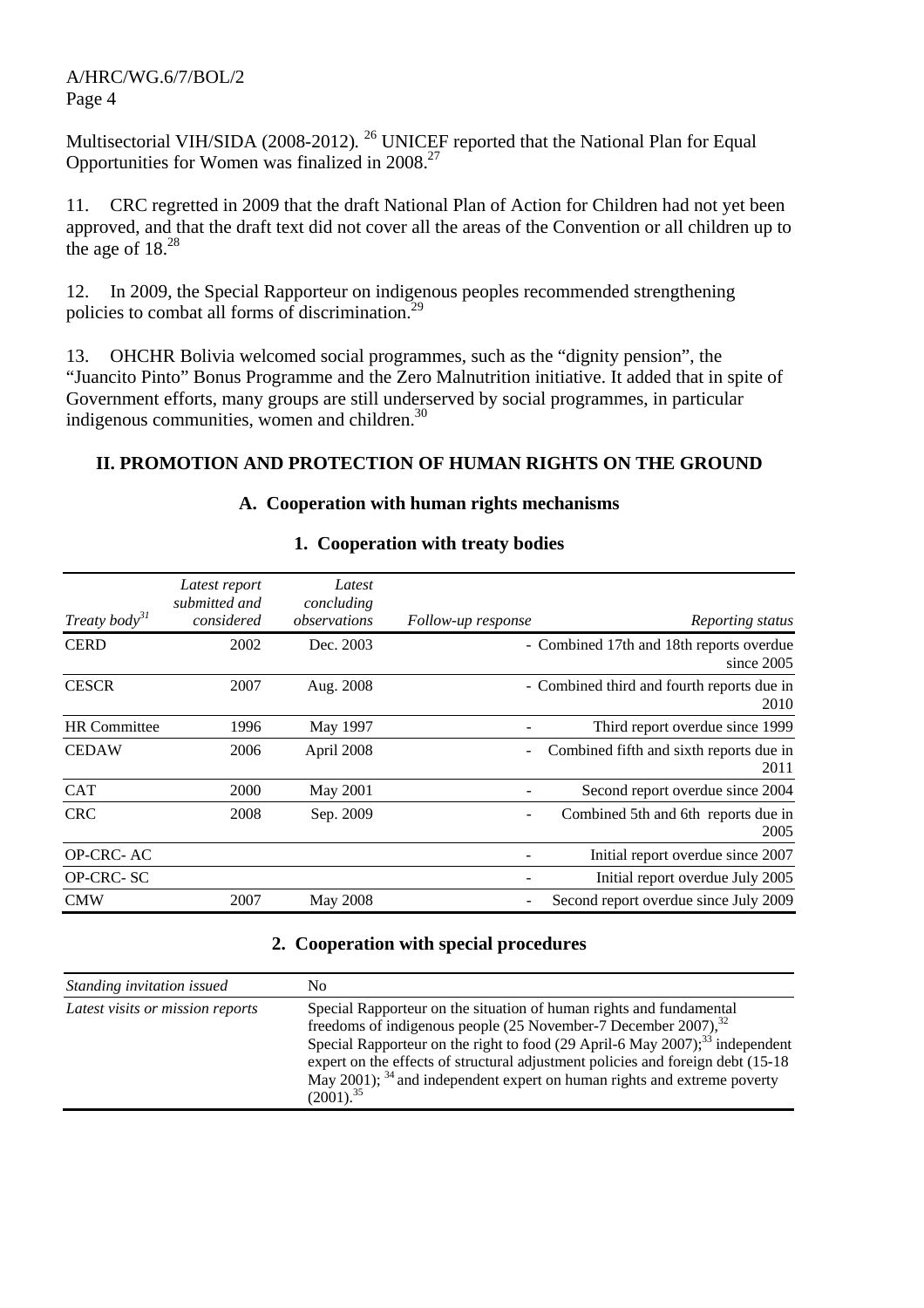| Visits agreed upon in principle                           | Special Rapporteur on torture and other cruel, inhuman or degrading<br>treatment or punishment (2007, reminder sent to set dates);<br>Special Rapporteur on contemporary forms of racism, racial discrimination,<br>xenophobia and related intolerance (scheduled for 2009 and postponed at the<br>request of the Special Rapporteur); independent expert on the effects of<br>foreign debt and other related international financial obligations of States on<br>the full enjoyment of human rights, particularly economic, social and cultural<br>rights (requested in 2008). |
|-----------------------------------------------------------|---------------------------------------------------------------------------------------------------------------------------------------------------------------------------------------------------------------------------------------------------------------------------------------------------------------------------------------------------------------------------------------------------------------------------------------------------------------------------------------------------------------------------------------------------------------------------------|
| Visits requested and not yet agreed<br>upon               |                                                                                                                                                                                                                                                                                                                                                                                                                                                                                                                                                                                 |
| <i>Facilitation/cooperation during</i><br>missions        | The Special Rapporteur on indigenous peoples appreciated the cooperation of<br>the Government. <sup>36</sup>                                                                                                                                                                                                                                                                                                                                                                                                                                                                    |
| Follow-up to visits                                       |                                                                                                                                                                                                                                                                                                                                                                                                                                                                                                                                                                                 |
| Responses to letters of allegations<br>and urgent appeals | During the period under review, 8 communications were sent concerning,<br><i>inter alia</i> , particular groups, including 6 women. The Government replied to<br>2 communications, representing replies to 25 per cent of communications<br>sent.                                                                                                                                                                                                                                                                                                                               |
| Responses to questionnaires on<br>thematic issues $37$    | Bolivia responded to 2 of the 16 questionnaires sent by special procedures<br>mandate holders, <sup>38</sup> within the deadlines. <sup>39</sup>                                                                                                                                                                                                                                                                                                                                                                                                                                |

## **3. Cooperation with the Office of the High Commissioner for Human Rights**

14. In February 2007, Bolivia signed an agreement with the Office of the High Commissioner for Human Rights to establish an OHCHR office in the country. The agreement provides OHCHR-Bolivia with a broad mandate that comprises, inter alia, the provision of technical assistance to public institutions and civil society organizations; the promotion of human rights; and the monitoring and reporting on the status of human rights in the country.<sup>40</sup> In 2008, OHCHR-Bolivia conducted 41 monitoring missions and provided advice on the elaboration of five draft laws.<sup>41</sup> It also contributed to, inter alia, the inclusion of human rights guarantees in the final draft of the new Constitution<sup>42</sup> and the adoption of the PNADH 2009-2013.<sup>43</sup> The then High Commissioner for Human Rights, Louise Arbour, visited Bolivia in 2007.<sup>44</sup>

## **B. Implementation of international human rights obligations**

#### **1. Equality and non-discrimination**

15. In 2008, CEDAW urged Bolivia to repeal without delay all legislation that discriminates against women, including discriminatory provisions in its criminal and civil law. Special reference was made to article 317 of the Penal Code, which provides that there shall be no punishment in cases of rape and other abuses when perpetrators marry their victims, and to article 130 of the Family Code on the grounds for divorce.<sup>45</sup>

16. CEDAW was concerned that a considerable number of women, particularly indigenous women in rural areas, older women and women with disabilities do not have identity documents and therefore have neither access to public institutions nor to the relevant social services and benefits.46

17. In 2008, CECSR requested taking effective measures and providing funds to combat discrimination in the education of girls and young women, in access to employment and equal working conditions for men and women, and in access to housing and land ownership.<sup>47</sup>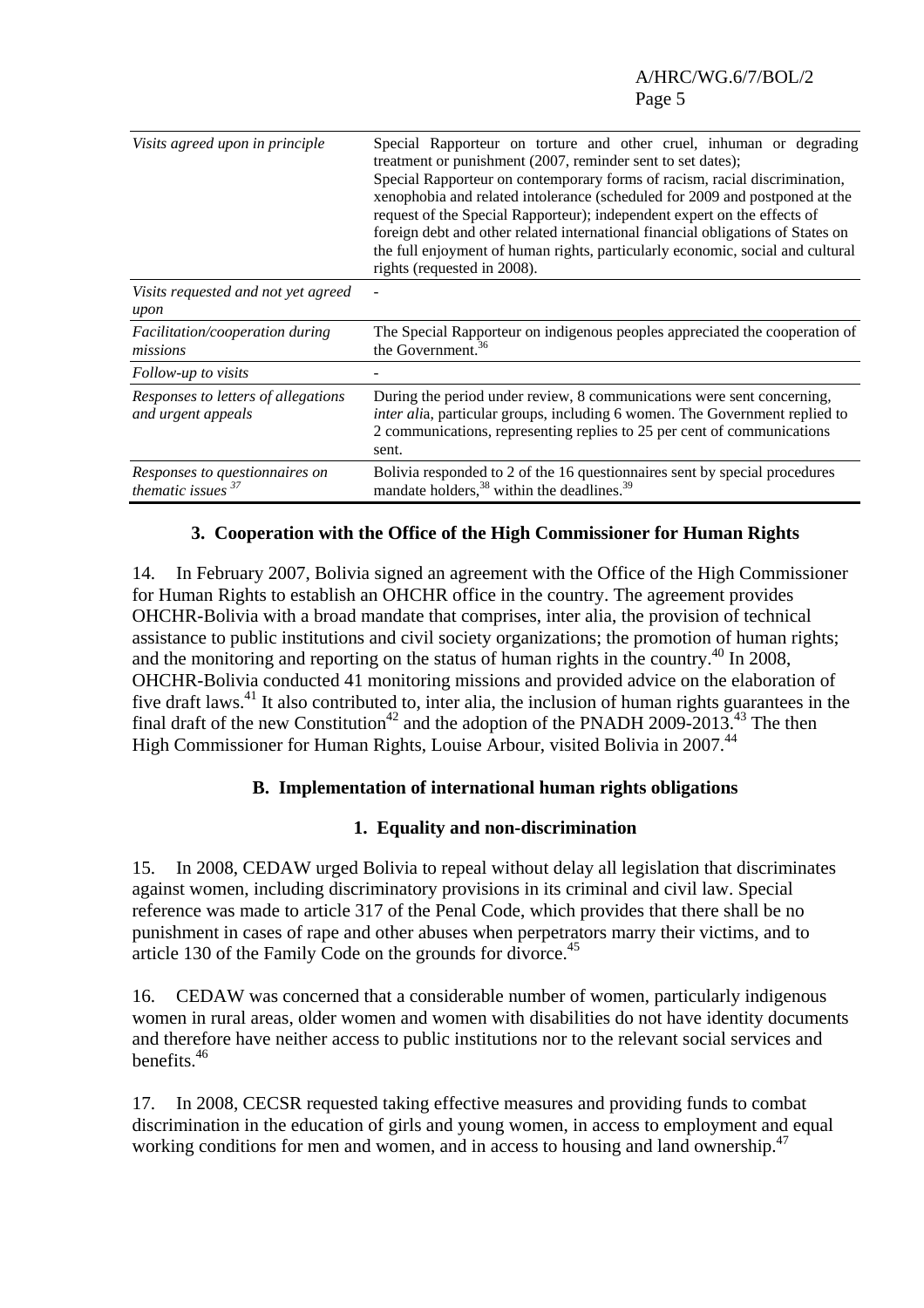18. In 2007, the Special Rapporteur on indigenous peoples stressed that one of the most worrying human rights issues in Bolivia was the persistence of manifestations of racism against indigenous people.<sup>48</sup> He referred to episodes of racially tinged political violence, especially in Beni, Santa Cruz and other eastern departments, resulting from political tensions having to do, inter alia, with processes for the recovery and recognition of indigenous territories.<sup>49</sup> In 2003, CERD reiterated its recommendation that Bolivia make all forms of racial discrimination punishable by law.<sup>50</sup> Between 2007 and 2009, the High Commissioner,<sup>51</sup> the Special Rapporteur on indigenous peoples<sup>52</sup> and UNCT<sup>53</sup> also made recommendations in this regard. In 2008, OHCHR-Bolivia noted that a draft law on anti-discrimination was being considered in Congress.<sup>54</sup>

19. In 2008, CEDAW was particularly concerned that the Afro-Bolivian community was socially invisible and marginalized due to the fact that it is not recognized in national statistics, hindering their access to basic social services.<sup>55</sup> In 2003, CERD noted that the Afro-Bolivian community faced severe disadvantages in health, life expectancy, education, income, literacy, employment and housing.<sup>56</sup>

20. CMW was concerned in 2008 that some migrants had allegedly suffered from discrimination and stigmatization from State authorities, including the National Migration Service (SENAMIG) and the police.<sup>57</sup>

# **2. Right to life, liberty and security of the person**

21. In 2005, the Working Group on Enforced or Involuntary Disappearances indicated that there were 28 remaining outstanding cases in Bolivia.<sup>58</sup>

22. According to information collected by OHCHR-Bolivia, on 11 September 2008, shots were fired indiscriminately against a gathering of peasants and indigenous people in El Porvenir (Department of Pando). It is alleged that the armed attack was carried out by civil servants and supporters of the Pando Prefecture. The violent incidents left at least 11 dead and around 50 wounded.<sup>59</sup> OHCHR-Bolivia concluded that what occurred was a massacre, constituting a grave violation of human rights.<sup>60</sup> En 2009, OHCHR-Bolivia reiteró su recomendación de que los hechos acaecidos en El Porvenir sean esclarecidos con estricto apego a los principios procesales y sin que se incurra en dilaciones indebidas. Añadió que se deben realizar investigaciones para determinar si las acciones de los funcionarios encargados de hacer cumplir la ley fueron las más adecuadas para prevenir violaciones de derechos humanos y proteger a las víctimas. También hizo un llamado al Ministerio Público para que de manera urgente adopte medidas para garantizar la seguridad de los testigos.<sup>61</sup>

23. In 2001, CAT was concerned about complaints of torture and other cruel, inhuman or degrading treatment, on many occasions resulting in death - in police stations, prisons and military barracks.<sup>62</sup> It recommended, inter alia, that Bolivia incorporate in its criminal legislation the definition of torture as set forth in the Convention, make torture a crime and that it stipulate penalties commensurate with its seriousness.63 In 2009, while welcoming the prohibition of torture in the new Constitution, CRC expressed concern about reports of torture, cruel and inhuman treatment by the police, including sexual violence, of children in street situations.<sup>64</sup> In 2008, OHCHR-Bolivia provided advice on the elaboration of a draft law on State policy against torture and on the establishment of a national preventive mechanism.<sup>65</sup>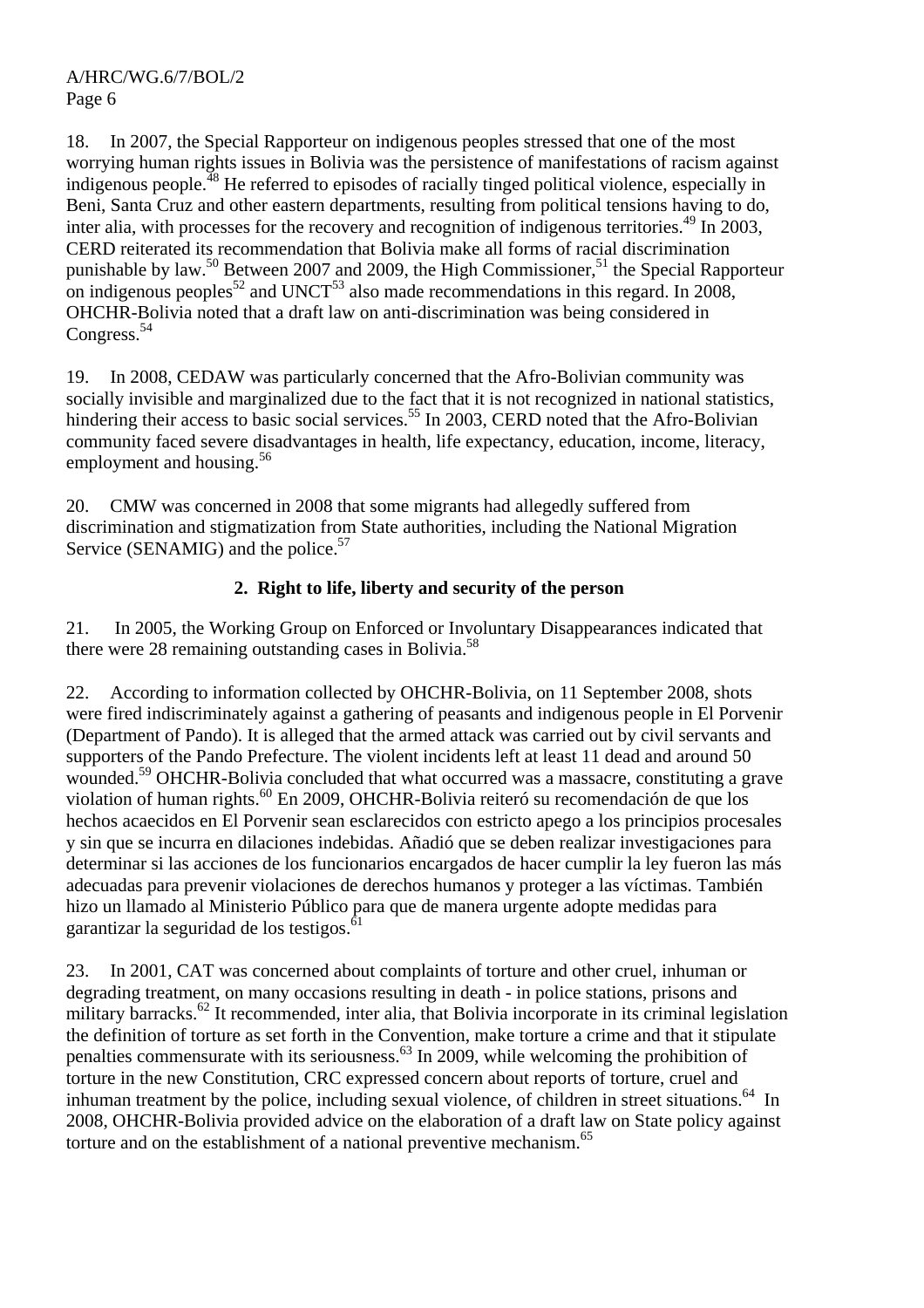24. Concern was expressed by CAT regarding overcrowding and lack of basic services in prisons.66 In 2008, OHCHR-Bolivia indicated that, according to information received, 78 per cent of prisoners were awaiting trial.<sup>67</sup> The same year, the Special Rapporteur on the right to food highlighted that it was essential to improve the nutritional value of the food distributed to prisoners.<sup>68</sup> In 2009, CRC expressed concern at the high number of children living in prison due to the imprisonment of one of their parents, as well as at their safety and living conditions.<sup>69</sup>

25. OHCHR-Bolivia noted in 2008 that although no policy or systematic practice of arbitrary detention is in place, there was concern over a number of irregular detentions carried out by the security forces against political opponents, who allegedly committed common crimes. According to allegations received, some of these arrests were carried out by hooded agents acting without warrants and using disproportionate force.<sup>70</sup>

26. In 2008, CEDAW remained gravely concerned about the extent, intensity and prevalence of violence against women in Bolivia, which borders on "feminicide".71 El UNCT añadió que la falta de registro unificado de datos de violencia contra las mujeres resta visibilidad a la magnitud del problema.72

27. CRC was concerned in 2009 by the high rate of domestic violence against children, which is often considered as an educative measure.<sup>73</sup> It recommended, inter alia, that the Government expressly prohibit corporal punishment by law in all settings and that it promote positive, nonviolent forms of discipline.<sup>74</sup> Concerned by the fact that Bolivia continues to be a source and destination country for victims of trafficking,  $\frac{75}{2}$ CRC also recommended the approval and promulgation of the new integral law on the sale of children, sexual exploitation and trafficking, ensuring that it takes into account OP-CRC-SC.<sup>76</sup>

28. In 2009, the ILO Committee of Experts on the Application of Conventions and Recommendations (ILO Committee of Experts) noted that although Bolivia's legislation appears to be consistent with the ILO Worst Forms of Child Labour Convention, work by children under 18 in conditions of debt bondage or forced labour is a problem in practice.<sup>77</sup> In 2009, CRC recommended urgent measures to address and monitor exploitative forms of child labour.78

29. In 2008, OHCHR-Bolivia found that numerous Guaraní people were still subjected to servitude and other contemporary forms of slavery. It highlighted the alarming conditions of 20 communities in Alto Parapetí in Santa Cruz, where the situation has worsened due to the resistance of landlords and local opponents to Government attempts to end the degrading living and working conditions that persist there.<sup>79</sup> In 2007, the Special Rapporteur on indigenous peoples recommended that the Government, as a matter of priority, strengthen measures for the suppression of all forms of servitude and forced labour in the country, with the technical assistance of the ILO and other relevant agencies and organizations.<sup>80</sup> CESCR,<sup>81</sup> the Special Rapporteur on the right to food, $82$  and the United Nations Permanent Forum on Indigenous  $I<sub>1</sub><sup>11</sup>$  Issues<sup>83</sup> also made recommendations in this regard.

# **3. Administration of justice, including impunity, and the rule of law**

30. In 2008, the High Commissioner called upon national authorities to urgently identify sources of funding to comply with the reparation commitments undertaken through Law 2640 (Law on Exceptional Reparation for Victims of Political Violence During Periods of Unconstitutional Governments). 84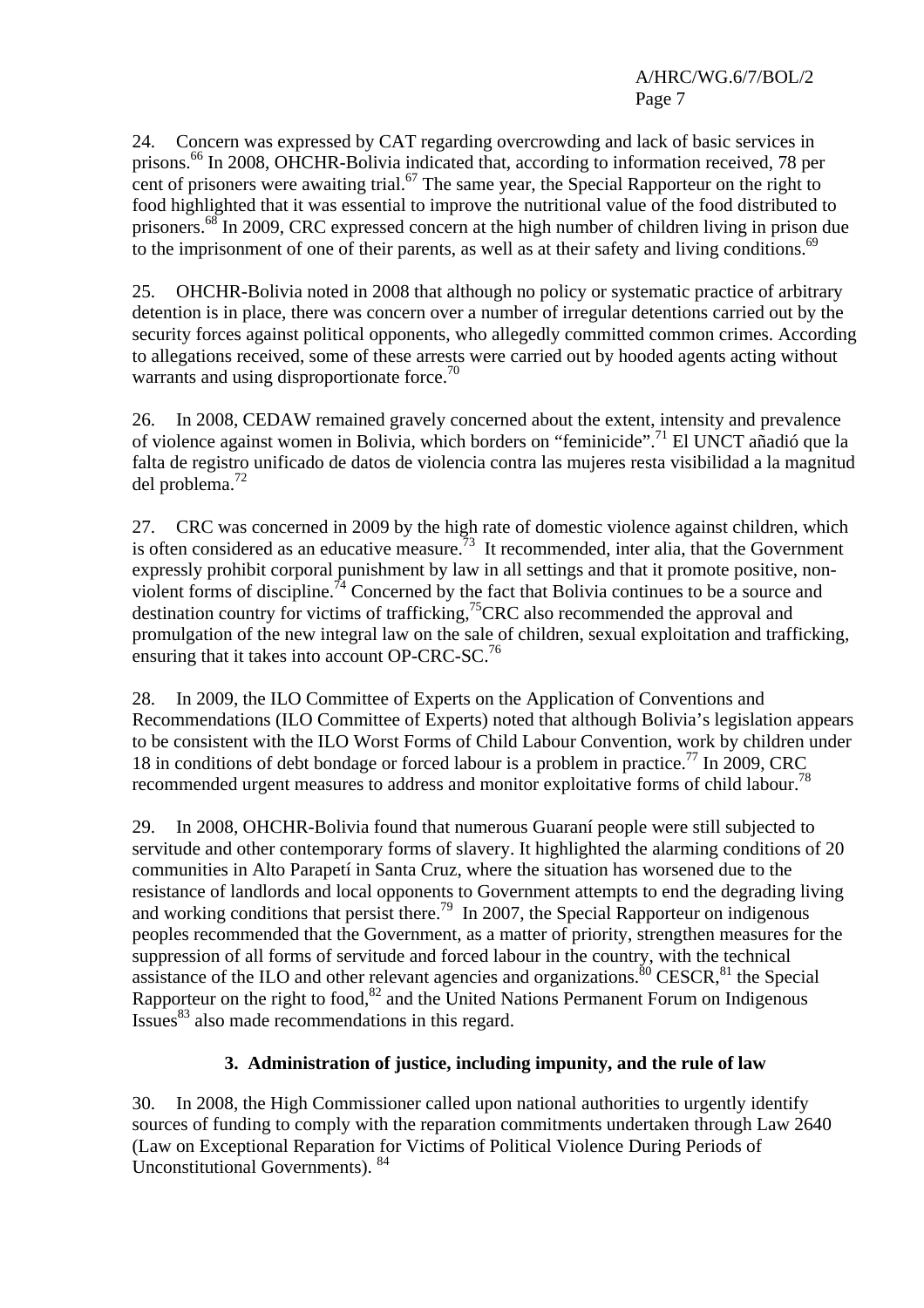31. In 2008, OHCHR-Bolivia highlighted that the justice system and the Public Prosecutor's Office face many challenges: they have been shown to be susceptible to political interference, are not accessible to a majority of the population and are also subject to delays and corruption.<sup>85</sup> It added that the political tensions between the Government and the prefectures have weakened the administration of justice and put at risk the rule of law.<sup>86</sup>

32. En 2009, el UNCT explicó que el proceso de implementación de la nueva Constitución conlleva una reestructuración profunda del poder judicial y la renovación de los titulares de las altas instancias judiciales. 87 In 2008, OHCHR-Bolivia noted that political impasse in Parliament had prevented new appointments, including the designation of nine magistrates to the Constitutional Tribunal, which was paralyzed as a result.<sup>88</sup> The High Commissioner recommended to no longer delay the appointment of judiciary authorities and to ensure that the principles of independence and impartiality prevail in all the institutions of justice.<sup>89</sup>

33. OHCHR-Bolivia expresó su preocupación por casos de linchamientos ocurridos en 2008. Añadió que la debilidad del aparato de justicia, sumada, en algunos casos, a la reacción tardía de los agentes de seguridad, favorece a un cuadro de impunidad que alienta la repetición de este tipo de conductas. OHCHR-Bolivia hizo un llamado al Estado para que fortalezca el sistema de justicia y otros órganos del Estado encargados de velar por la seguridad pública.<sup>90</sup> In 2007, the Special Rapporteur on indigenous peoples noted that some social sectors and communications media have exploited incidents of lynching to "defame" indigenous justice and to deprive it of full recognition.<sup>91</sup>

34. In 2009, CRC expressed concern that children above the age of 16 serve sentences in adult prisons in precarious conditions, and that deprivation of liberty is not used as a measure of last resort.<sup>92</sup> UNICEF stressed in 2009, that alternatives to custodial sentencing need to be implemented. <sup>93</sup> It also recommended more efforts to ensure that children and adolescents are better served and protected by justice systems.<sup>94</sup>

# **4. Right to privacy, marriage and family life**

35. CRC was concerned that there are no systematic strategies in place to guarantee transparent adoption processes.<sup>95</sup> UNICEF highlighted that the mechanisms to monitor the postadoption process are insufficient.<sup>96</sup> CRC added that regulations for alternative care are inappropriate and that the SEDEGES (Servicios Departamentales de Gestión Social) do not have the capacity or resources to take on sufficiently their responsibility for alternative care.  $97$ 

# **5. Freedom of religion or belief, expression, association and peaceful assembly, and right to participate in public and political life**

36. OHCHR-Bolivia indicated that in 2008 there was an increase in the number of attacks against human rights defenders. Civil society organizations promoting the rights of indigenous peoples and peasants in Beni, Santa Cruz, Tarija and Chuquisaca were particularly targeted. It is alleged that the perpetrators were members of the civic committees and local opponents of the Government.<sup>98</sup> Between 2005 and 2007, special procedures mandate holders sent a number of communications expressing concern about attacks and acts of intimidation against organizations working on agrarian issues.<sup>99</sup> In 2007, the Special Rapporteur on indigenous peoples recommended, inter alia, that attacks against leaders of indigenous organizations and human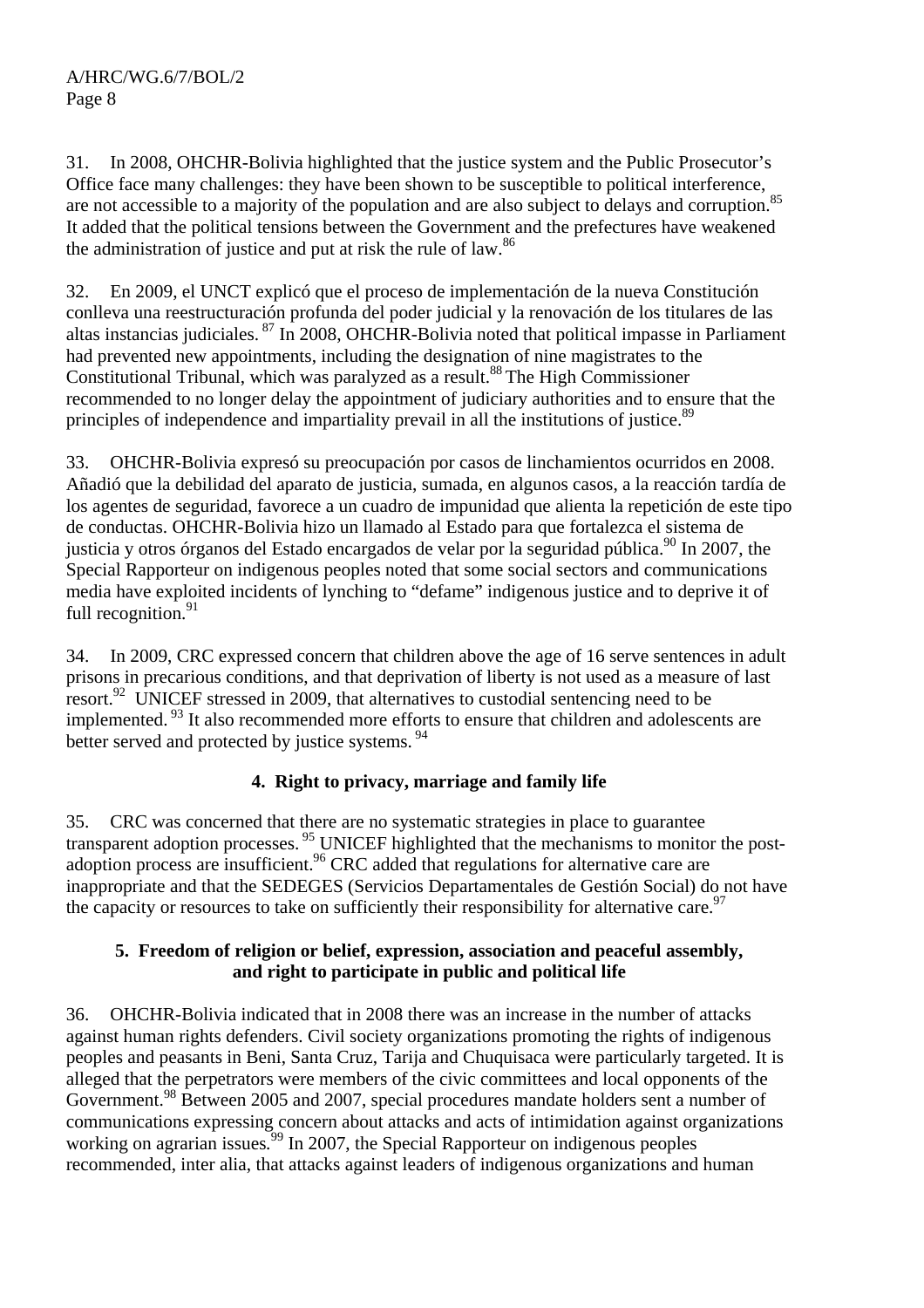rights defenders continue to be investigated and punished and that an exhaustive investigation be conducted into the possible responsibility of public authorities**.** 100

37. OHCHR-Bolivia indicated that according to the Observatorio Nacional de Medios*,* a total of 117 journalists suffered verbal and physical assaults between June 2007 and August 2008.<sup>101</sup> It added that there has been no satisfactory investigation of the few complaints filed by journalists and the national press guild.<sup>102</sup> In 2008, the High Commissioner called upon the Government to respect and guarantee freedom of expression, freedom of the press and the right to information. The High Commissioner also called upon all public and private media to exercise their professions according to the highest norms of professional ethics.<sup>103</sup>

38. In 2008, while taking note of the draft Law against Political Harassment of Women, CEDAW was particularly concerned at the incidence of such violence against women in government posts.104 A United Nations Statistics Division source indicated that the proportion of seats held by women in the national parliament decreased from 19.2 per cent in 2005 to 16.9 per cent in 2009.105

39. The High Commissioner encouraged the Government to continue to strengthen policies aimed at including indigenous peoples in all areas of public life.  $106$ 

# **6. Right to work and to just and favourable conditions of work**

40. CEDAW was concerned about, inter alia, the existence of a huge gap in men's and women's wages, clear-cut job segregation and poor working conditions.<sup>107</sup> CESCR noted in 2008 that the minimum wage continued to be insufficient to provide a decent standard of living<sup>108</sup> and that the lack of employment opportunities has obliged much of the population to emigrate.109 En 2009, el UNCT destacó problemas como el desempleo estructural y la enorme proporción de empleo informal que pone a más del 57 por ciento de la población trabajadora por fuera de la protección de la legislación laboral.<sup>110</sup> El UNCT recomendó formular e implementar una política nacional de promoción del empleo de corto, mediano y largo plazo, poniendo especial atención a la situación de grupos sujetos a discriminación en el trabajo.<sup>111</sup> CESCR encouraged Bolivia to step up its efforts to protect the rights of workers,112 and recommended that the fruits of Bolivia's macroeconomic growth be also used to create decent new jobs for men and women $113$ 

41. In 2009, the ILO Committee of Experts asked the Government to amend the provisions of the legislation that regulate the age of admission to apprenticeship so as to provide that no one under 14 years of age is engaged in an apprenticeship, as required by the ILO Minimum Age Convention.<sup>114</sup>

# **7. Right to social security and to an adequate standard of living**

42. El UNCT indicó que en 2007 el 54 por ciento de la población no tenía ingresos suficientes para satisfacer sus necesidades básicas.<sup>115</sup> The Special Rapporteur on the right to food noted that poverty levels are much higher in rural areas and that extreme poverty is concentrated amongst indigenous communities. $11\overline{6}$  In 2008, CESCR urged Bolivia to take all necessary steps to reduce extreme poverty and encouraged it to implement fiscal measures with a view to improving the distribution of wealth among the population in both rural and urban areas.<sup>117</sup>

43. In 2008, the Special Rapporteur on the right to food highlighted that the situation of malnutrition and food insecurity remained grave. Chronic malnutrition of a large proportion of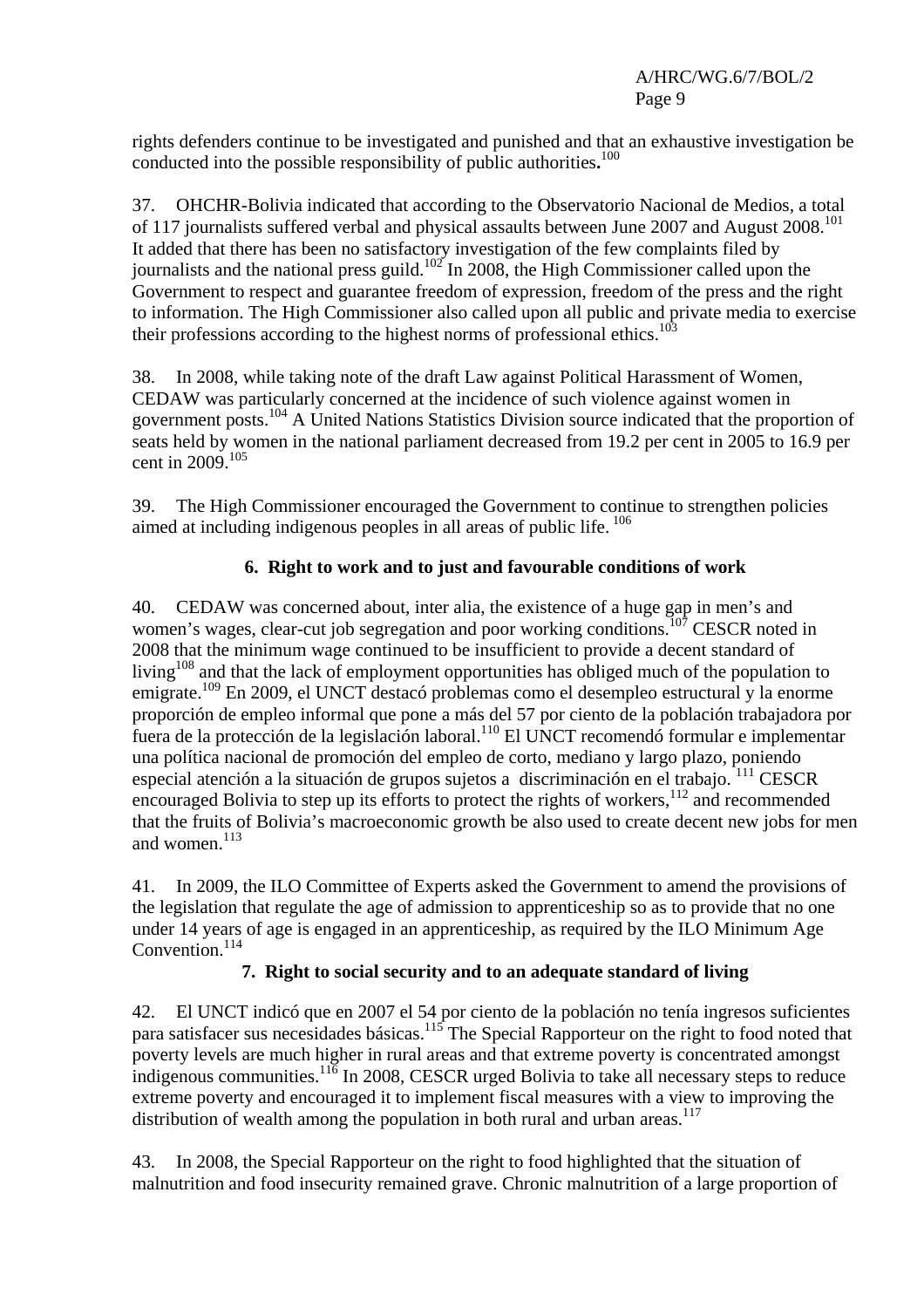Bolivia's infant children was of most concern.<sup>118</sup> He recommended that a comprehensive national development strategy for food security and food sovereignty be elaborated and implemented. The strategy should focus on eradicating malnutrition and on reversing extreme inequality, by investing in small-scale peasant agriculture, implementing effective agrarian reform and protecting the rights of peasants and indigenous peoples over their land, water and own seeds. <sup>119</sup> In 2008, CESCR made similar observations, adding that a large quantity of arable land was devoted to the production of biofuels, a situation which affects the availability of food for human consumption and leads to price increases. $120$ 

44. CESCR was concerned that vulnerable and marginalized groups continue to have very limited access to health services.<sup>121</sup> According to the Special Rapporteur on indigenous people, 80 per cent of the indigenous population does not have access to health facilities.<sup>122</sup>CRC was concerned at the still high number of maternal deaths, and noted that there has been no real reduction of the infant mortality rate in rural areas.<sup>123</sup> In 2008, CEDAW recommended integrating a gender perspective into the national health policy and improving access to health services to the most vulnerable groups of women, in particular rural and indigenous women. CEDAW also urged Bolivia to adopt regulations to implement existing laws on Bolivian women's right to the rapeutic abortion.<sup>124</sup>

45. In 2009, CRC was concerned that HIV/AIDS is becoming a prevalent problem in Bolivia.<sup>125</sup> El UNCT recomendó promover el cumplimiento de la Ley de SIDA a través de un reglamento específico<sup>126</sup> y aumentar los recursos financieros proveídos por el Tesoro General de la Nación.<sup>127</sup>

46. CESCR expressed concern in 2008 at the widespread housing shortage, the incidence of forced evictions of farmers and indigenous populations to make way for mining and timber concessions, and the lack of effective measures to provide social housing for low-income, vulnerable and marginalized groups.<sup>128</sup> It urged Bolivia to take the necessary measures to, inter alia, prevent the forced eviction of rural families who are occupying land peacefully; and ensure that the judicial authorities take the provisions of the Covenant into account when handing down their decisions.129

47. In 2009,  $CRC^{130}$  and UNICEF<sup>131</sup> were concerned at the extremely low level of sanitation coverage and the high discrepancy between urban and rural areas. The Special Rapporteur on the right to food noted that up to 43 per cent of the population in rural areas has no access to safe drinking water and 75 per cent have no sanitation.<sup>132</sup>

# **8. Right to education and to participate in the cultural life of the community**

48. UNICEF,  $^{133}$  UNCT<sup>134</sup> and CRC<sup>135</sup> noted that the Constitution establishes free and compulsory primary and secondary education. However, CRC was concerned that not all children, particularly indigenous children, attend primary school and that some primary school fees continue to be charged. CRC was further concerned at the lack of preschools, the poor quality of education, the low transition rate from primary to secondary school and the marked gender disparity in secondary school.<sup>136</sup> It recommended ensuring that girls and indigenous children also fully realize their right to education, and improving the quality of teacher training, particularly with regard to intercultural and bilingual education.<sup>137</sup> UNICEF recommended, inter alia, the development of a national early learning policy and early childhood development standards.<sup>138</sup>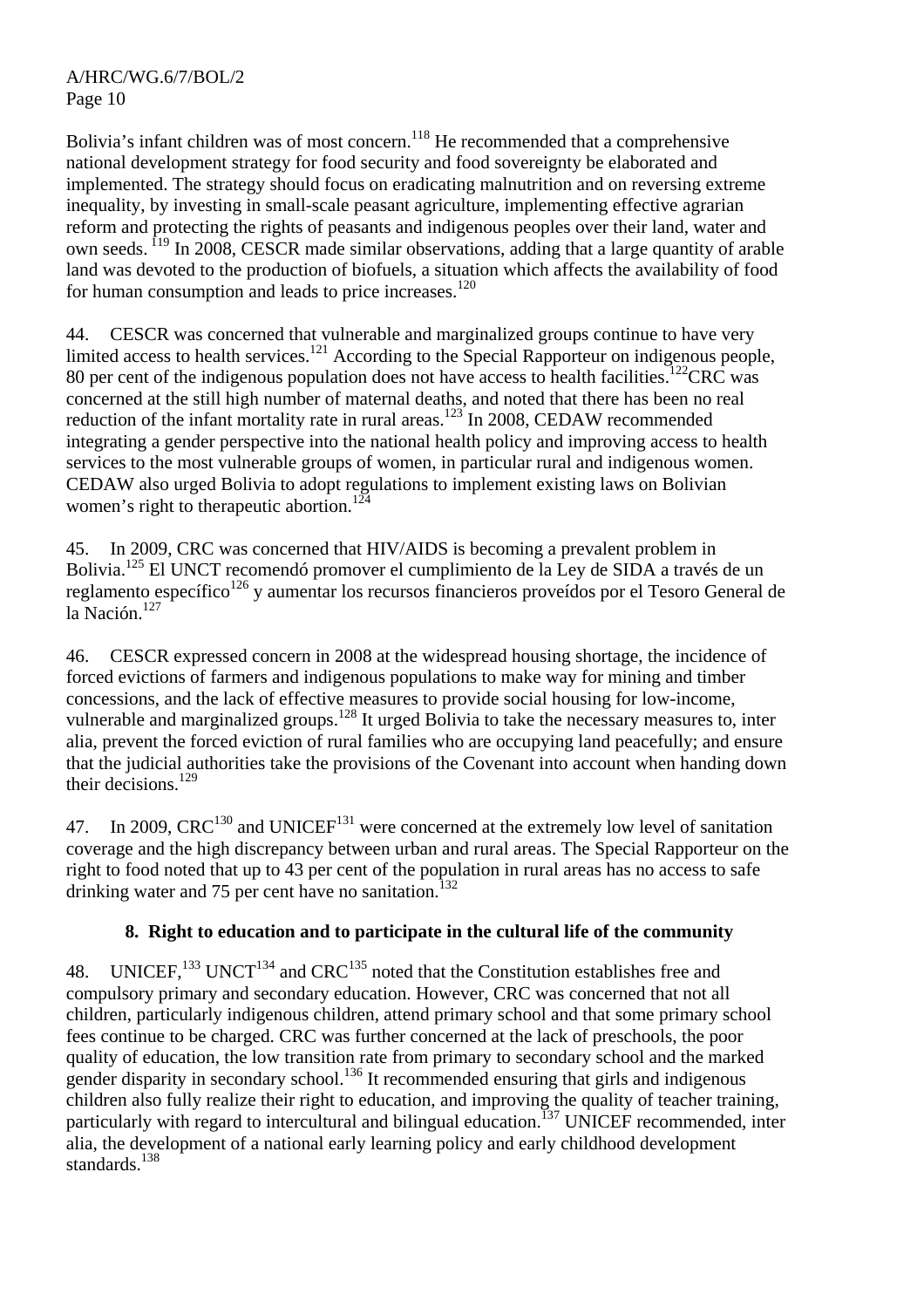#### **9. Minorities and indigenous peoples**

49. En 2009, el UNCT indicó que los pueblos indígenas representan cerca del 65 por ciento de la población boliviana.139 While noting the efforts made by the State since 2006, the CESCR continued to be concerned at the marginalization of indigenous peoples and the discrimination that they suffer, particularly with regard to the right to education, adequate housing, food and health services.<sup>140</sup>

50. In 2007, the Special Rapporteur on indigenous peoples highlighted that the main challenges to the enjoyment of the rights of the indigenous peoples in Bolivia are access to land and recognition of their traditional territories.<sup>141</sup> While some progress has been made in land reform and the granting of titles, there are still many obstacles to be faced. The Special Rapporteur recommended that special priority be accorded to the agrarian land regularization process under the new Community-Based Agrarian Reform Renewal Act (No. 3545), paying particular attention to the titling of the indigenous Tierras Communitarias de Origen (TCO, or original community lands). To this end, the Government should provide the relevant institutions with the necessary human and financial resources.<sup>142</sup> The Special Rapporteur on the right to food,  $^{143}$  CESCR $^{144}$  and CERD $^{145}$  also made recommendations in this regard.

51. The Special Rapporteur on indigenous peoples stressed that the environmental pollution of many indigenous territories, as a consequence of mining operations and hydrocarbon production, has posed serious problems to the health and traditional economic activities of the indigenous communities. He added that despite the many complaints submitted, there is a reported failure to provide redress and compensation by those responsible for the polluting activities.<sup>146</sup> The Special Rapporteur on the right to food expressed similar concerns in  $2008$ .<sup>147</sup> En 2009, el UNCT resaltó que existen diversas observaciones de la Comisión de Expertos de la OIT por incumplimiento de obligaciones establecidas en el Convenio No. 169, incluyendo el derecho de consulta y otros derechos colectivos de los pueblos indígenas, especialmente en relación a proyectos extractivos de recursos naturales.148 The Special Rapporteur on indigenous peoples recommended that the relevant authorities, as a matter of urgency, carry out a general study on the pollution of the indigenous territories and, in consultation with the communities affected, implement such measures of inspection, relief, redress, compensation, prevention and punishment as may be necessary. 149

52. In 2008, CMW noted information that 60 per cent of the indigenous population had migrated abroad. It was concerned about the effects of this mass migration, taking into account the often vulnerable situation of indigenous migrants.<sup>150</sup>

## **10. Migrants, refugees and asylum-seekers**

53. CMW took note in 2008 of the Government's assurance that a draft bill on migration was being prepared and encouraged it to strengthen efforts to fully incorporate the Convention into domestic law.151

54. CMW also recommended that consular services respond more effectively to the need for protection of Bolivian migrant workers<sup>152</sup> and invited the Government to facilitate their voluntary return, as well as their durable social and cultural reintegration.<sup>153</sup>

55. CMW expressed concern that it was not clear from the information provided by Bolivia, whether migrants have access to appeal procedures in relation to expulsion decisions. Bolivia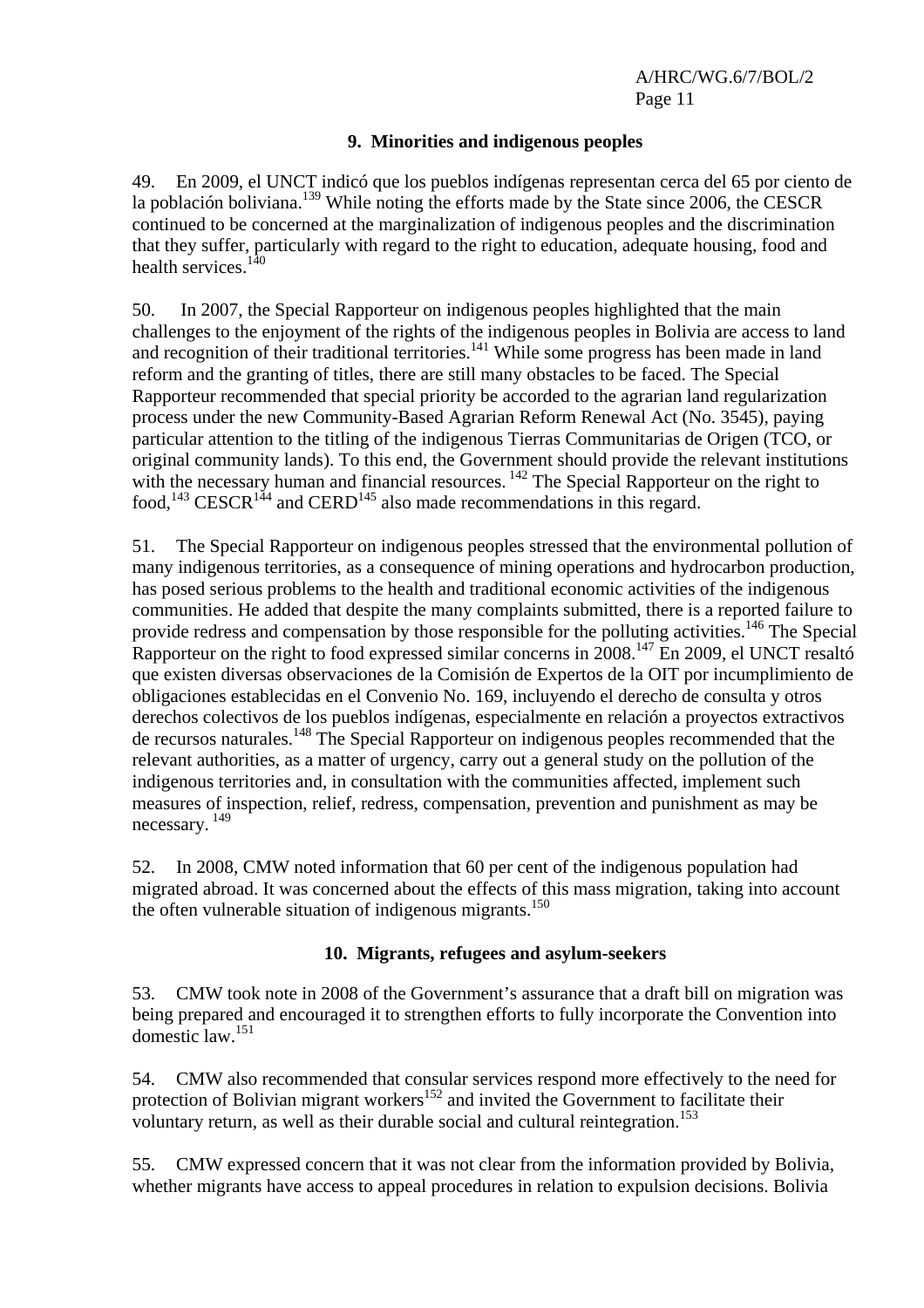was invited to ensure that migrant workers and their families are only expelled from its territory pursuant to a decision taken by the competent authority in conformity with the law, and that this decision can be reviewed on appeal.<sup>154</sup>

56. In 2008, CMW regretted that no mechanism existed to facilitate the identification of refugees or victims of trafficking among migrants.155 In 2009, CRC reiterated its concern at the lack of specific procedures for providing special care and assistance to unaccompanied and separated children.<sup>156</sup>

# **III. ACHIEVEMENTS, BEST PRACTICES, CHALLENGES AND CONSTRAINTS**

57. UNCT<sup>157</sup> and OHCHR-Bolivia<sup>158</sup> commended Bolivia for being the first country to enact the United Nations Declaration on the Rights of Indigenous Peoples as law. El UNCT también resaltó el Programa de Alfabetización "Yo sí puedo", con lo cual se estima que la tasa de analfabetismo se ha reducido a niveles marginales.<sup>159</sup>

58. According to OHCHR-Bolivia, advances were made in economic, social and cultural rights, yet ongoing political instability had a negative impact on human rights.<sup>160</sup> UNICEF noted that areas which require increased efforts in order to meet the relevant Millennium Development Goals relate to poverty eradication, nutrition, water and sanitation and environmental sustainability.<sup>161</sup>

59. OHCHR-Bolivia and UNCT highlighted that implementing the PNADH will be one of the main challenges in the years to come.<sup>162</sup> El rápido avance en el desarrollo legislativo y normativo de los contenidos del nuevo texto constitucional también representa un reto.<sup>163</sup>

# **IV. KEY NATIONAL PRIORITIES, INITIATIVES AND COMMITMENTS**

## **Pledges by the State**

60. In its voluntary pledge submitted in 2007 in support of its candidacy for membership of the Human Rights Council, Bolivia expressed its political commitment to the promotion of human rights and referred to, inter alia, actions being taken by the Government to protect the rights of indigenous peoples.164

## **V. CAPACITY-BUILDING AND TECHNICAL ASSISTANCE**

61. El Marco de Asistencia de las Naciones Unidas para el Desarrollo (2008-2012) identificó áreas de cooperación con efectos esperados como, inter alia, la profundización de la gobernabilidad democrática, la disminución de la desnutrición, y la inclusión social de la población marginada.165

62. In 2009, CRC recommended that Bolivia seek technical assistance on reintegration programmes for exploited children<sup>166</sup>juvenile justice<sup>167</sup> and follow-up to the United Nations study on violence against children  $(A/61/299)$ .<sup>168</sup>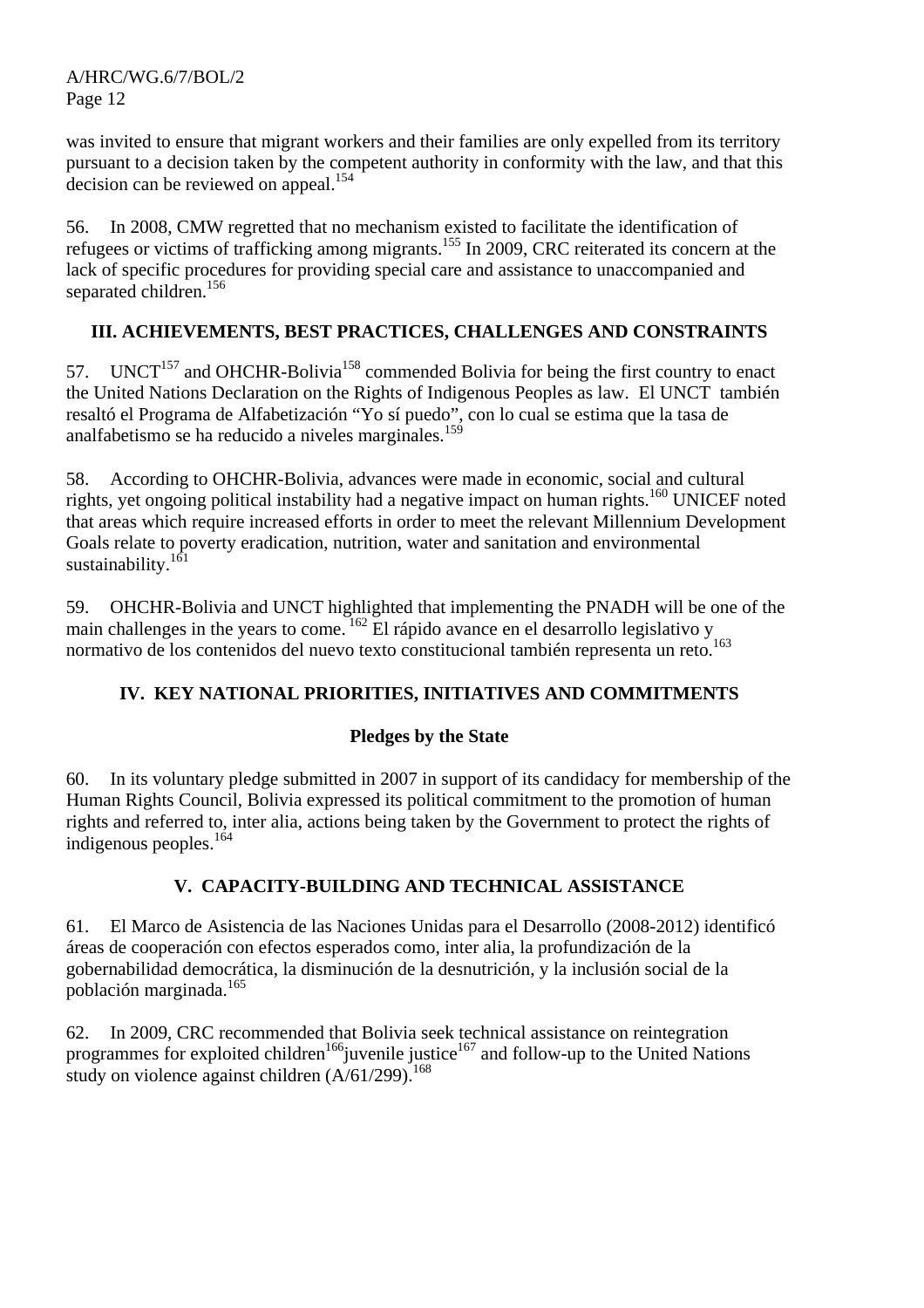*Notes* 

 $\overline{a}$ 

 $2^2$  The following abbreviations have been used for this document:

| <b>ICERD</b>    | International Convention on the Elimination of All Forms of Racial Discrimination          |
|-----------------|--------------------------------------------------------------------------------------------|
| ICESCR          | International Covenant on Economic, Social and Cultural Rights                             |
| OP-ICESCR       | <b>Optional Protocol to ICESCR</b>                                                         |
| ICCPR           | International Covenant on Civil and Political Rights                                       |
| ICCPR-OP 1      | <b>Optional Protocol to ICCPR</b>                                                          |
| ICCPR-OP 2      | Second Optional Protocol to ICCPR, aiming at the abolition of the death penalty            |
| CEDAW           | Convention on the Elimination of All Forms of Discrimination against Women                 |
| <b>OP-CEDAW</b> | <b>Optional Protocol to CEDAW</b>                                                          |
| CAT             | Convention against Torture and Other Cruel, Inhuman or Degrading Treatment or              |
|                 | Punishment                                                                                 |
| OP-CAT          | Optional Protocol to CAT                                                                   |
| CRC             | Convention on the Rights of the Child                                                      |
| OP-CRC-AC       | Optional Protocol to CRC on the involvement of children in armed conflict                  |
| OP-CRC-SC       | Optional Protocol to CRC on the sale of children, child prostitution and child pornography |
| ICRMW           | International Convention on the Protection of the Rights of All Migrant Workers and        |
|                 | <b>Members of Their Families</b>                                                           |
| CRPD            | Convention on the Rights of Persons with Disabilities                                      |
| OP-CRPD         | Optional Protocol to Convention on the Rights of Persons with Disabilities                 |
| CED             | International Convention for the Protection of All Persons from Enforced Disappearance     |

CED International Convention for the Protection of All Persons from Enforced Disappearance 3 Protocol to Prevent, Suppress and Punish Trafficking in Persons, Especially Women and Children, supplementing the United Nations Convention against Transnational Organized Crime.

 $4$  1951 Convention relating to the Status of Refugees and its 1967 Protocol, 1954 Convention relating to the status of Stateless Persons and 1961 Convention on the Reduction of Statelessness.

<sup>5</sup> Geneva Convention for the Amelioration of the Condition of the Wounded and Sick in Armed Forces in the Field (First Convention); Geneva Convention for the Amelioration of the Condition of Wounded, Sick and Shipwrecked Members of Armed Forces at Sea (Second Convention); Convention relative to the Treatment of Prisoners of War (Third Convention); Convention relative to the Protection of Civilian Persons in Time of War (Fourth Convention); Protocol Additional to the Geneva Conventions of 12 August 1949, and relating to the Protection of Victims of International Armed Conflicts (Protocol I); Protocol Additional to the Geneva Conventions of 12 August 1949, and relating to the Protection of Victims of Non-International Armed Conflicts (Protocol II); Protocol additional to the Geneva Conventions of 12 August 1949, and relating to the Adoption of an Additional Distinctive Emblem (Protocol III). For the official status of ratifications, see Federal Department of Foreign Affairs of Switzerland, at www.eda.admin.ch/eda/fr/home/topics/intla/intrea/chdep/warvic.html.

<sup>6</sup> International Labour Organization Convention No. 29 concerning Forced or Compulsory Labour; Convention No.105 concerning the Abolition of Forced Labour, Convention No. 87 concerning Freedom of Association and Protection of the Right to Organize; Convention No. 98 concerning the Application of the Principles of the Right to Organize and to Bargain Collectively; Convention No. 100 concerning Equal Remuneration for Men and Women Workers for Work of Equal Value; Convention No. 111 concerning Discrimination in Respect of Employment and Occupation; Convention No. 138 concerning Minimum Age for Admission to Employment; Convention No. 182 concerning the Prohibition and Immediate Action for the Elimination of the Worst Forms of Child Labour.

<sup>7</sup> Concluding observations of the Committee on the Rights of the Child (CRC/C/BOL/CO/4), para. 89.

8 UNCT Bolivia submission to the UPR, p. 10.

<sup>9</sup> Concluding observations of the Committee on the protection of the rights of all migrant workers and members of their families (CMW/C/BOL/CO/1), paras. 12 and 16.

 $10$  CRC/C/BOL/CO/4, para. 3 (a).

 $11$  UNCT Bolivia submission to the UPR, p. 2.

<sup>&</sup>lt;sup>1</sup> Unless indicated otherwise, the status of ratifications of instruments listed in the table may be found in *Multilateral Treaties Deposited with the Secretary-General: Status as at 31 December 2006* (ST/LEG/SER.E.25), supplemented by the official website of the United Nations Treaty Collection database, Office of Legal Affairs of the United Nations Secretariat, http://treaties.un.org/.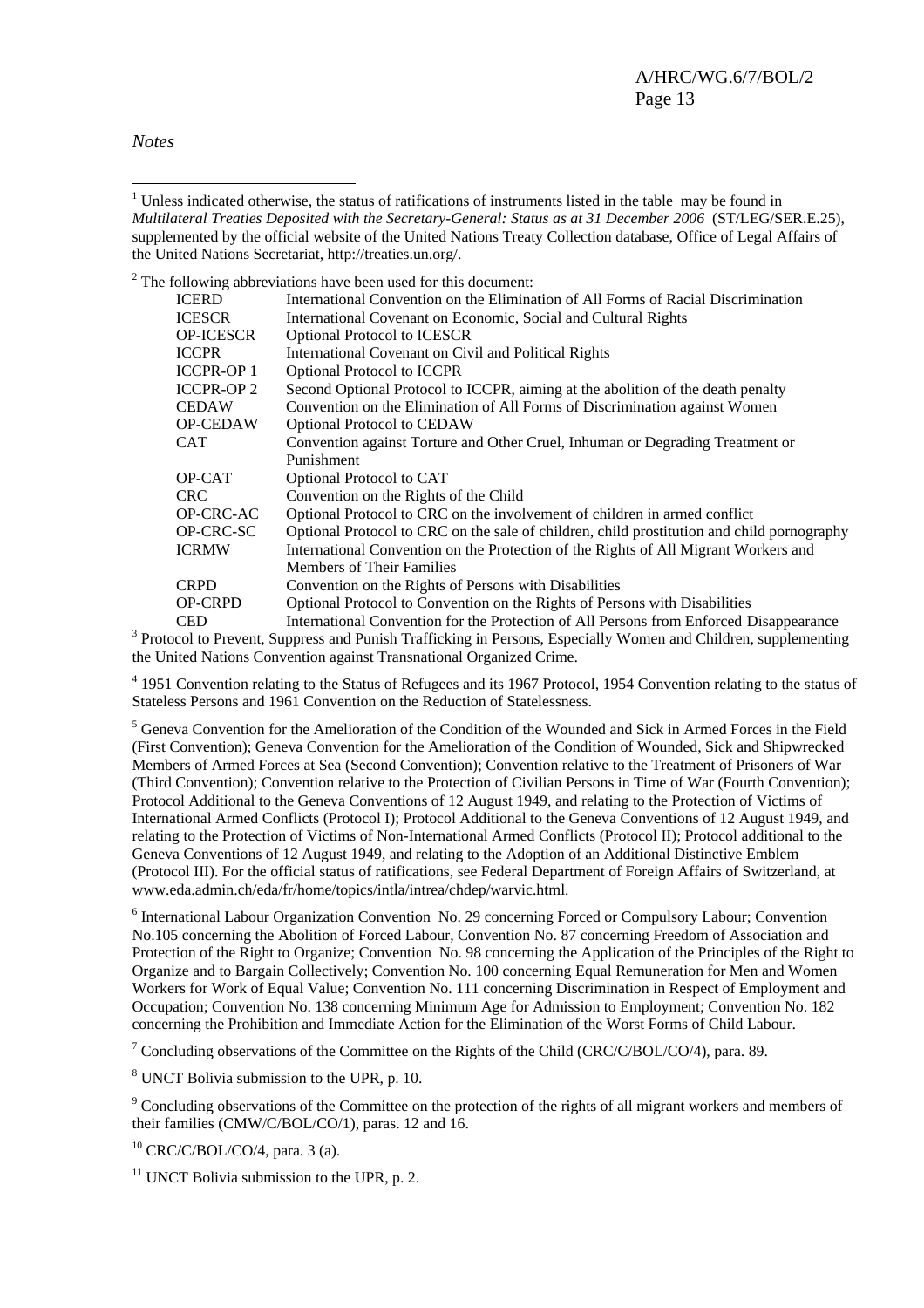$12$  UNICEF submission to the UPR on Bolivia, p. 1, available at http://www.ohchr.org/EN/HRBodies/UPR/Pages/Documentation.aspx.

13 A/HRC/7/5/Add.2, para. 29.

<sup>14</sup> UNCT Bolivia submission to the UPR, p. 3.

<sup>15</sup> Concluding observations of the Committee on the Elimination of Discrimination against Women (CEDAW/C/BOL/CO/4), paras. 22-23.

<sup>16</sup> A/HRC/11/11, para. 82.

 $17$  CRC/C/BOL/CO/4, paras. 7-8.

<sup>18</sup> UNCT Bolivia submission to the UPR, p. 9; UNICEF submission to the UPR on Bolivia, p. 5.

 $^{19}$  A/HRC/7/5/Add.2, para.59 (b).

<sup>20</sup> For the list of national human rights institutions with accreditation status granted by the International Coordinating Committee of National Institutions for the Promotion and Protection of Human Rights (ICC), see A/HRC/10/55, annex 1.

<sup>21</sup> UNCT Bolivia submission to the UPR, p. 3.

<sup>22</sup> CEDAW/C/BOL/CO/4, para. 9: see also UNICEF submission to the UPR on Bolivia, p. 2.

 $23$  CRC/C/BOL/CO/4, para. 14.

 $24$ Ibid., para. 11.

 $25$  UNCT Bolivia submission to the UPR, p. 4.

 $26$  UNCT Bolivia submission to the UPR, p. 5.

<sup>27</sup> UNICEF submission to the UPR on Bolivia, p. 2.

 $28$  CRC/C/BOL/CO/4, para. 11.

 $^{29}$  A/HRC/11/11, para. 93.

 $30$  A/HRC/10/31/Add.2, paras. 60 – 61; see also UNCT Bolivia submission to the UPR, p. 4.

 $31$  The following abbreviations have been used for this document:

| <b>CERD</b>         | Committee on the Elimination of Racial Discrimination        |
|---------------------|--------------------------------------------------------------|
| <b>CESCR</b>        | Committee on Economic, Social and Cultural Rights            |
| <b>HR</b> Committee | Human Rights Committee                                       |
| <b>CEDAW</b>        | Committee on the Elimination of Discrimination against Women |
| <b>CAT</b>          | Committee against Torture                                    |
| <b>CRC</b>          | Committee on the Rights of the Child                         |
| <b>CMW</b>          | Committee on Migrant Workers                                 |
| $TTDCIC/1E/1.11A$   |                                                              |

 $32$  A/HRC/6/15/Add.2.

 $33$  A/HRC/4/30/Add.2 and A/HRC/7/5/Add.2.

 $34$  E/CN.4/2003/10.

<sup>35</sup> E/CN.4/2002/55.

36 A/HRC/11/11, para. 3.

 $37$  The questionnaires included in this section are those which have been reflected in an official report by a special procedure mandate-holder.

<sup>38</sup> See (a) report of the Special Rapporteur on trafficking in persons, especially in women and children (E/CN.4/2006/62) and the Special Rapporteur on the sale of children, child prostitution and child pornography  $(E/CN.4/2006/67)$ , joint questionnaire on the relationship between trafficking and the demand for commercial sexual exploitation sent in July 2005; (b) report of the Special Rapporteur on the sale of children, child prostitution and child pornography (A/HRC/4/31), questionnaire on the sale of children's organs sent in July 2006; (c) report of the Special Rapporteur on trafficking in persons, especially women and children (A/HRC/4/23), questionnaire on issues related to forced marriages and trafficking in persons sent in 2006; (d) report of the Special Rapporteur on the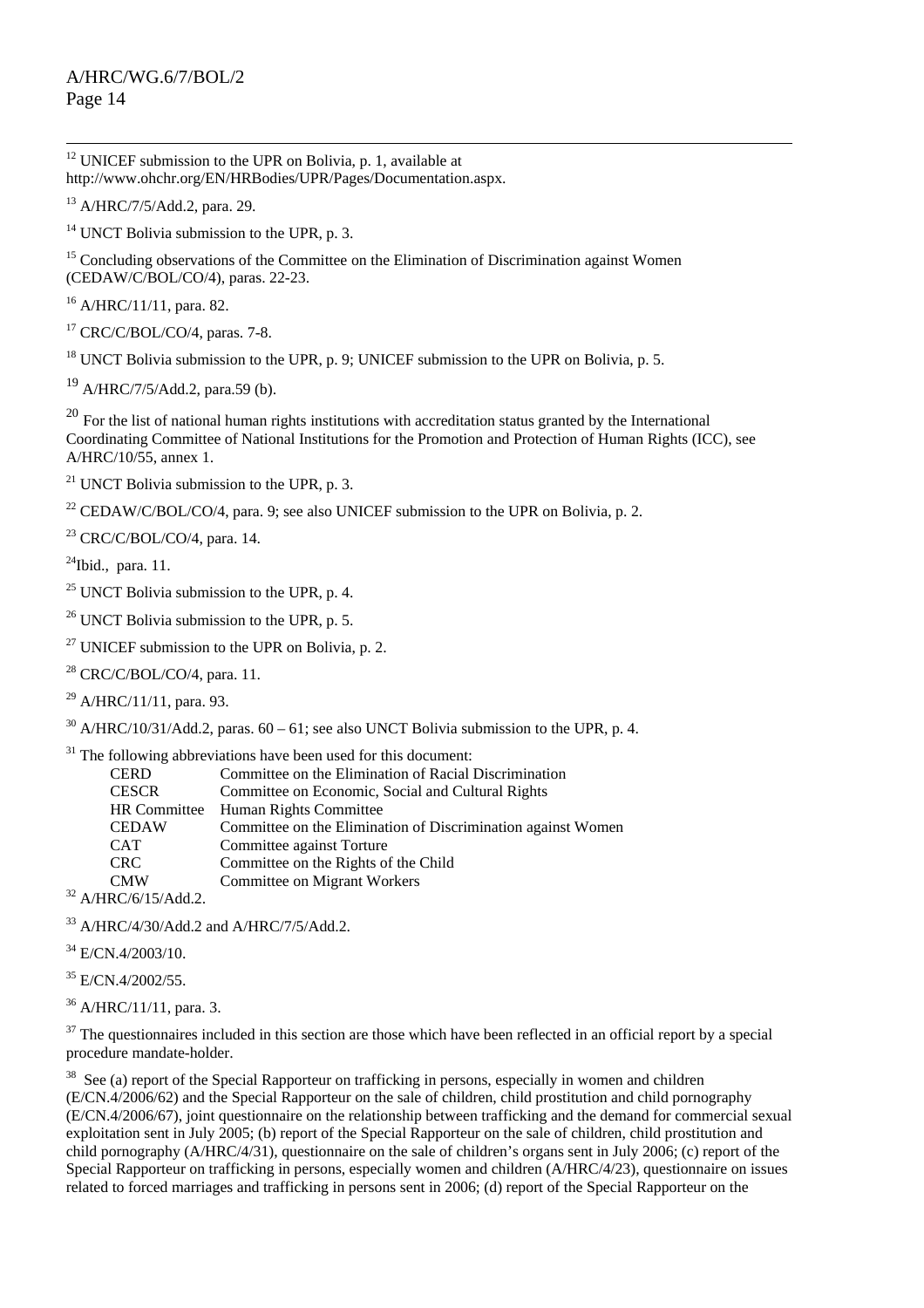human rights of migrants (A/HRC/4/24), questionnaire on the impact of certain laws and administrative measures on migrants sent in 2006; (e) report of the Special Rapporteur on the right to education (A/HRC/4/29), questionnaire on the right to education of persons with disabilities sent in 2006; (f) report of the Special Representative of the Secretary-General on the issue of human rights and transnational corporations and other business enterprises (A/HRC/4/35/Add.3), questionnaire on human rights policies and management practices; (g) report of the Special Rapporteur on the situation of human rights and fundamental freedoms of indigenous people (A/HRC/6/15), questionnaire on the human rights of indigenous people sent in August 2007; (h) report of the Special Rapporteur on the sale of children, child prostitution and child pornography (A/HRC/7/8), questionnaire on assistance and rehabilitation programmes for child victims of sexual exploitation sent in July 2007; (i) report of the Special Rapporteur on the right to education (A/HRC/8/10), questionnaire on the right to education in emergency situations sent in 2007; (i) report on the Special Rapporteur on trafficking in persons, especially women and children (A/HRC/10/16 and Corr.1), questionnaire on trafficking in persons, especially women and children; (k) report of the independent expert on the question of human rights and extreme poverty to the eleventh session of the Council (June 2009) (A/HRC/11/9), questionnaire on Cash Transfer Programmes, sent in October 2008; (l) report of the Special Rapporteur on the right to education sent in June 2009 (A/HRC/11/8), questionnaire on the right to education for persons in detention; (m) report of the Special Rapporteur on violence against women, (June 2009) (A/HRC/11/6), questionnaire on violence against women and political economy; (n) report of the Special Rapporteur on contemporary forms of slavery, including its causes and consequences (A/HRC/12/21), questionnaire on national legislation and initiatives addressing the issue of bonded labour; (o) report of the Special Rapporteur on the right to food to the twelfth session of the Council (A/HRC/12/31), questionnaire on world food and nutrition security; (p) report of the Special Rapporteur on the sale of children, child prostitution and child pornography (A/HRC/12/23), questionnaire on measures to prevent and combat online child pornography.

<sup>39</sup> The questionnaire on the human rights of indigenous people and the questionnaire on political economy and violence against women.

40 A/HRC/10/31/Add.2, paras. 1-2.

<sup>41</sup> United Nations High Commissioner for Human Rights, 2008 Report on Activities and Results, p. 132.

 $42$  Ibid., p. 131.

43 Ibid., p. 131.

44 UN Press release, 14 February 2007.

45 CEDAW/C/BOL/CO/4, paras. 7-8.

46 Ibid., para. 18.

<sup>47</sup> Concluding observations of the Committee on Economic, Social and Cultural Rights (E/C.12/BOL/CO/2), para.29.

 $48$  A/HRC/11/11, para. 65.

 $49$ Ibid., para. 68.

 $50$  Concluding observations of the Committee on the Elimination of Racial Discrimination (CERD/C/63/CO/2), para. 12; see also A/HRC/11/11, para. 94.

51 A/HRC/10/31/Add.2, Section IV, Recommendations.

52 A/HRC/11/11, para. 94.

53 UNCT Bolivia submission to the UPR, p. 8.

54 A/HRC/10/31/Add.2, para. 54.

55 CEDAW/C/BOL/CO/4, para. 14.

56 CERD/C/63/CO/2, para. 15.

57 CMW/C/BOL/CO/1, para. 21.

- 58 E/CN.4/2006/56 and Corr.1, para. 108
- 59 A/HRC/10/31/Add.2, paras. 10 and 21-22.

 $60$  Ibid., para. 22.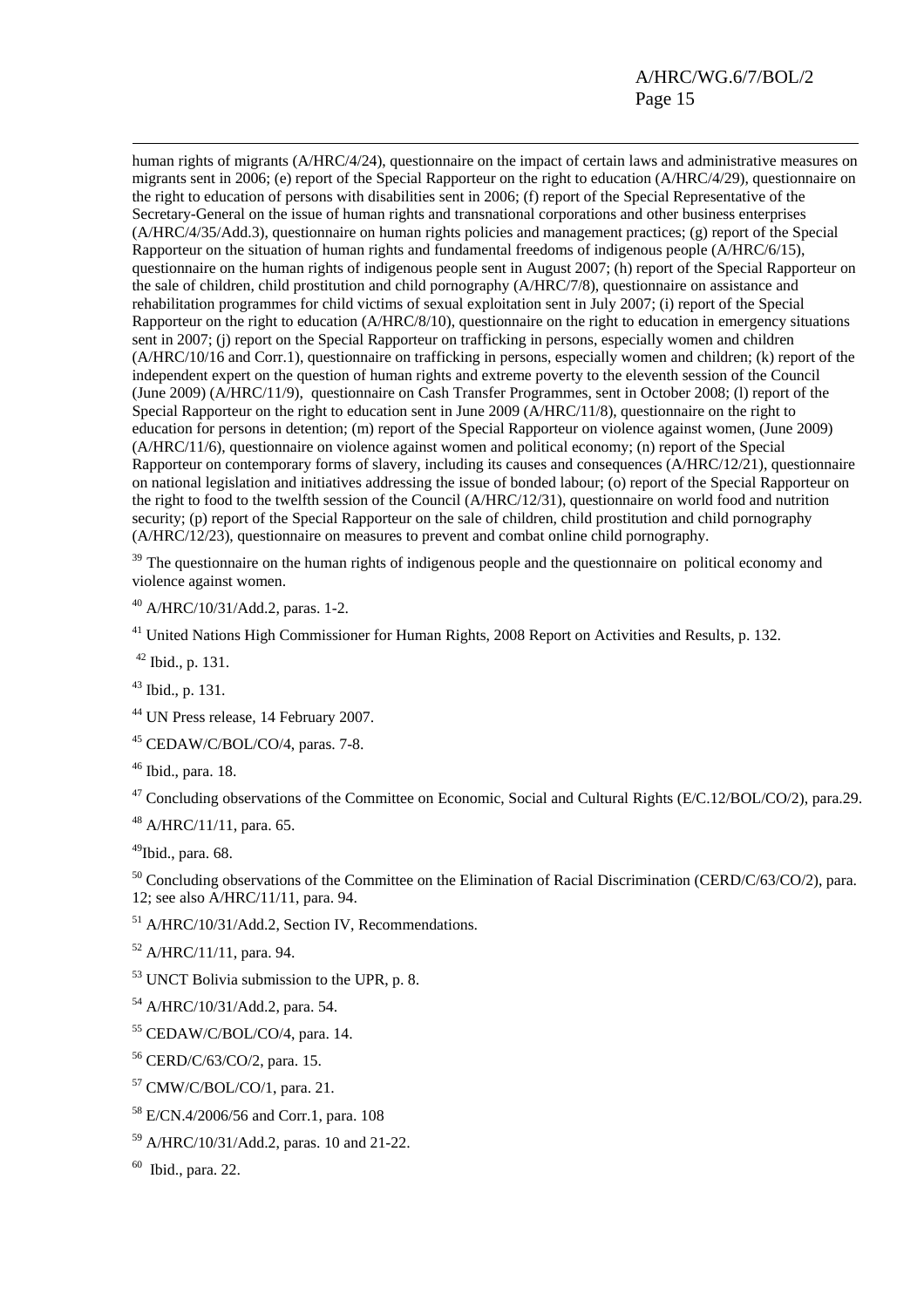61 Informe de prensa de la OACNUDH en Bolivia, 10 de septiembre 2009.

 $62$  Concluding observations of the Committee against Torture (A/56/44), para. 95(b)

 $63$  A/56/44 para. 97(a).

64 CRC/C/BOL/CO/4, para. 38.

<sup>65</sup> United Nations High Commissioner for Human Rights, 2008 Report on Activities and Results, p. 132.

 $66$  A/56/44, para. 95 (f).

67 A/HRC/10/31/Add.2, para. 30.

68 A/HRC/7/5/Add.2, para. 55.

 $69$  CRC/C/BOL/CO/4, para. 65; see also UNICEF submission to the UPR on Bolivia, p. 2.

70 A/HRC/10/31/Add.2, para. 33.

 $71$  CEDAW/C/BOL/CO/4, para. 24.

 $72$  UNCT Bolivia submission to the UPR, p. 7.

 $73$  CRC/C/BOL/CO/4, para. 49.

 $74$  bid., para. 41.

 $^{75}$ Ibid., para. 79; see also CEDAW/C/BOL/CO/4, para. 26; UNICEF submission to the UPR on Bolivia, p. 4.

76 CRC/C/BOL/CO/4, para. 80; see also CMW/C/BOL/CO/1, paras. 41-42 and CEDAW/C/BOL/CO/4, paras. 26-27.

77 ILO Committee of Experts on the Application of Conventions and Recommendations, Individual Observation concerning Worst Forms of Child Labour Convention, 1999 (No. 182), 2009, Geneva, doc. No. (ILOLEX) 062009BOL182, para. 4.

<sup>78</sup> CRC/C/BOL/CO/4, para. 74; see also E/C.12/BOL/CO/2, para. 27(d); and UNICEF submission to the UPR on Bolivia, p. 4.

79 A/HRC/10/31/Add.2, paras. 55-56.

 $80$  A/HRC/11/11, para. 97.

 ${}^{81}E/C.12/BOL/CO/2$ , para. 2 7(e).

 $82$  A/HRC/7/5/Add.2, para. 59(f).

<sup>83</sup> United Nations Permanent Forum on Indigenous Issues, Mission to Bolivia, 2009, New York, pp. 31-40, available at www.un.org/esa/socdev/unpfii/documents/UNPFII\_Mission\_Report\_Bolivia\_ES.pdf.

84 A/HRC/10/31/Add.2, Section IV. Recommendations.

85 Ibid., para. 30; see also UNCT p. 3.

86 Ibid., para. 31.

87 UNCT Bolivia submission to the UPR, pp. 3-4

88 A/HRC/10/31/Add.2, para. 32.

89 Ibid., para. 92.

90 Comunicados de prensa de la OACNUDH en Bolivia, 28 de febrero 2008 and 19 de Noviembre 2008.

 $91$  A/HRC/11/11, para. 27.

 $92$  CRC/C/BOL/CO/4, para. 81.

 $93$  UNICEF submission to the UPR on Bolivia, p. 4.

 $94$  UNICEF submission to the UPR on Bolivia, p. 5.

95 CRC/C/BOL/CO/4, para. 47.

96 UNICEF submission to the UPR on Bolivia, p. 2.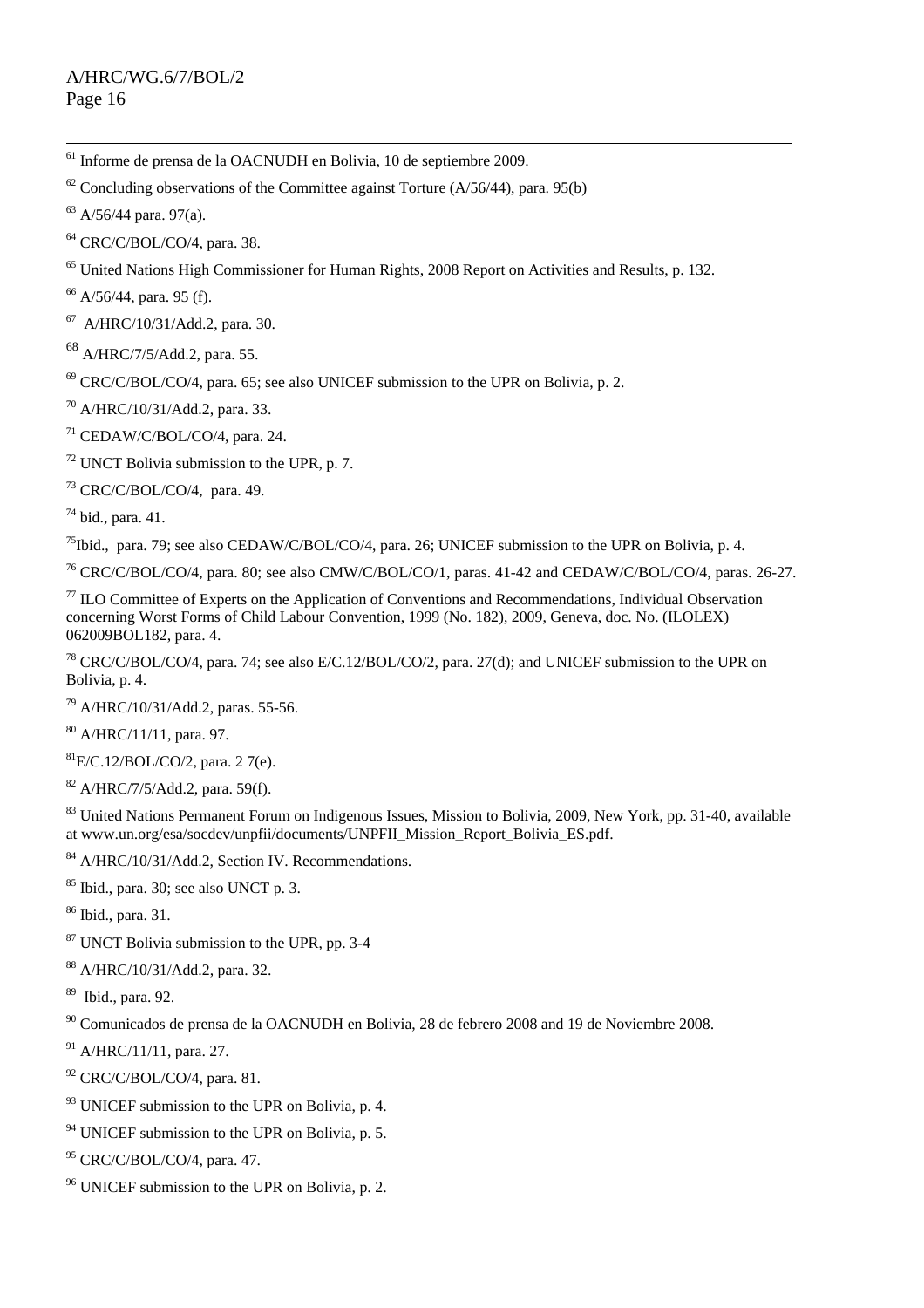<sup>97</sup> CRC/C/BOL/CO/4, para. 45.

98 A/HRC/10/31/Add.2, para. 39.

99A/HRC/7/28/Add.1, paras.132-135; E/CN.4/2006/55/Add.1, paras. 91 and 94 (See also E/CN.4/2006/95/Add.1 and Corr.1 and 2, paras.56 and 58); and E/CN.4/2006/78/Add.1, para.14 (See also E/CN.4/2006/55/Add.1, para.88; E/CN.4/2004/60/Add.1, para.13; E/CN.4/2006/52/Add.1 and Corr.1, para.27; and E/CN.4/2006/95/Add.1 and Corr.1 and 2, paras.55 and 57).

<sup>100</sup> A/HRC/11/11, para. 99; see also A/HRC/10/31/Add.2, para. 101.

101 A/HRC/10/31/Add.2, para. 66.

 $102$ Ibid., para. 69.

<sup>103</sup>Ibid., Section IV, recommendations.

 $104$  CEDAW/C/BOL/CO/4, para. 30.

<sup>105</sup> United Nations Statistics Division coordinated data and analyses, available at: http://mdgs.un.org/unsd/mdg.

106 A/HRC/10/31/Add.2, para. 99.

<sup>107</sup> CEDAW/C/BOL/CO/4, para. 34.

 $108$  E/C.12/BOL/CO/2, para. 14 (b).

109 Ibid., para. 17.

 $110$  UNCT Bolivia submission to the UPR, p. 7.

 $111$  Ibid., p. 10.

 $112$  E/C.12/BOL/CO/2, para. 27 (e)

113 Ibid., para. 30.

<sup>114</sup> ILO Committee of Experts on the Application of Conventions and Recommendations, Individual Observation concerning Minimum Age Convention, 1973 (No. 138), 2009, Geneva, doc. No. (ILOLEX) 062009BOL138, para. 3; see also UNICEF submission to the UPR on Bolivia, p. 4.

<sup>115</sup> UNCT Bolivia submission to the UPR, p. 1.

116 A/HRC/7/5/Add.2, para. 8.

 $117$  E/C.12/BOL/CO/2, para. 27(a).

 $118$  A/HRC/7/5/Add.2, para. 48.

 $119$  Ibid., para. 59 (d).

120 E/C.12/BOL/CO/2, para. 19.

 $121$  Ibid., para. 21.

<sup>122</sup> A/HRC/11/11, para. 63.

 $123$  CRC/C/BOL/CO/4, para. 53.

<sup>124</sup> CEDAW/C/BOL/CO/4, para. 43; see also UNCT submission to the UPR, p. 9 and UNICEF submission to the UPR on Bolivia, p. 5.

 $125$  CRC/C/BOL/CO/4, para. 63.

<sup>126</sup> UNCT Bolivia submission to the UPR, p. 9.

 $127$ Ibid., p. 8.

 $128$  E/C.12/BOL/CO/2, para. 14.(h); see also CRC/C/BOL/CO/4, para. 61.

 $129$  Ibid., para. 27 (h).

130 CRC/C/BOL/CO/4, para. 61.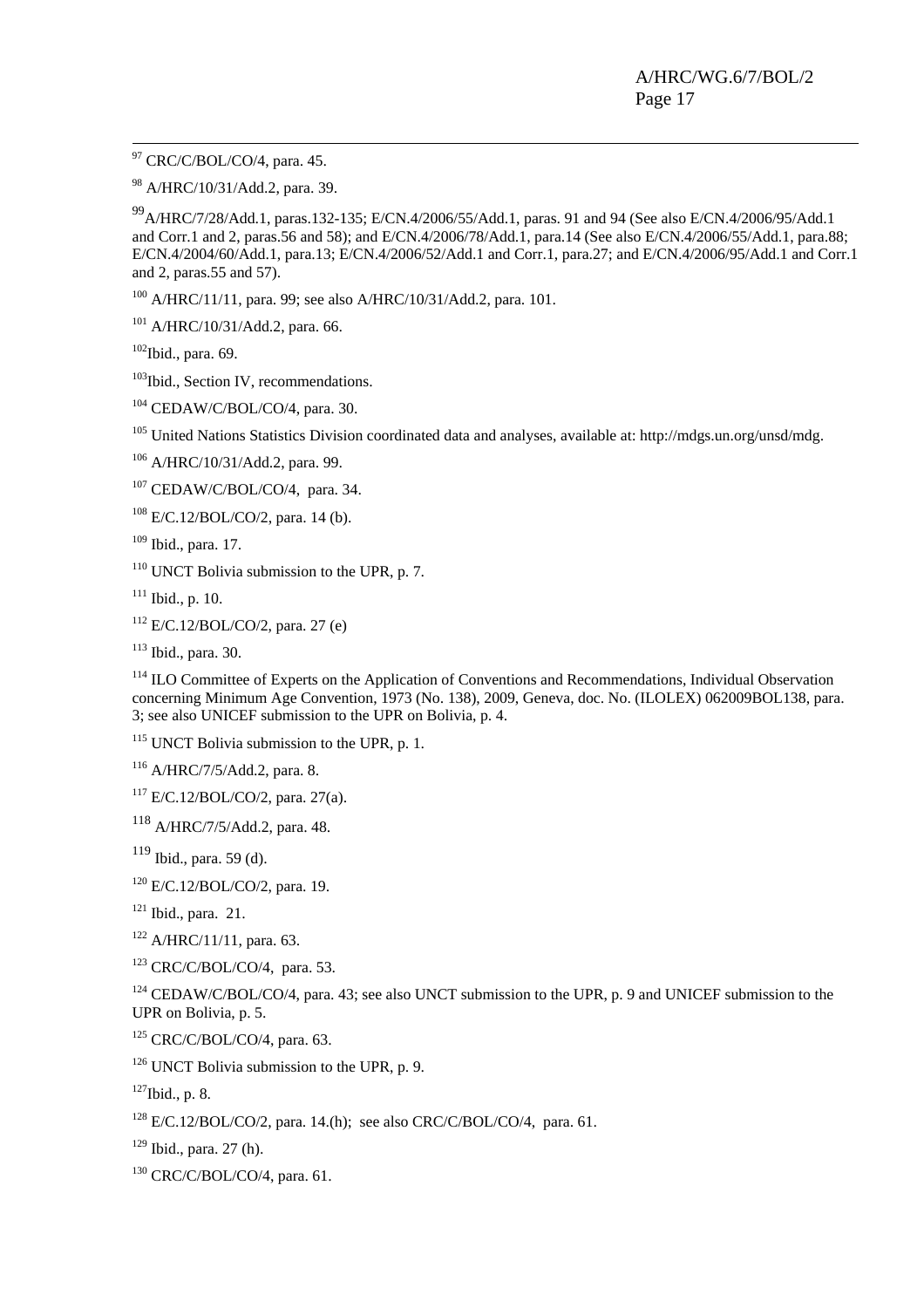$132$  A/HRC/7/5/Add.2, para. 16.  $133$  UNICEF submission to the UPR on Bolivia, p. 3. <sup>134</sup> UNCT submission to the UPR in Bolivia, pp. 7-8.  $135$  CRC/C/BOL/CO/4, para. 67. 136 Ibid., para. 67. 137 Ibid., para. 68; see also, CEDAW/C/BOL/CO/4, para.33. <sup>138</sup> UNICEF submission to the UPR on Bolivia, p. 6.  $139$  UNCT submission to the UPR on Bolivia, p. 6. 140 E/C.12/BOL/CO/2, para 15. 141 A/HRC/11/11, para.77. 142 Ibid., para. 87.  $143$  A/HRC/7/5/Add.2, para. 58 (f). 144 E/C.12/BOL/CO/2, para. 36. 145 CERD/C/63/CO/2, para. 13.

<sup>131</sup> UNICEF submission to the UPR on Bolivia, p. 3.

 $146$  A/HRC/11/11, para. 78.

147 A/HRC/7/5/Add.2, paras. 51-52.

<sup>148</sup> UNCT Bolivia submission to the UPR, p. 6.

 $149$  A/HRC/11/11, para, 90.

150 CMW/C/BOL/CO/1, para. 37.

<sup>151</sup> Ibid., paras. 13-14.

 $152$ Ibid., para. 28.

153 Ibid., para. 44.

154 Ibid., paras. 29-30.

155 Ibid., para. 41.

156 CRC/C/BOL/CO/4, para. 71.

 $157$  UNCT submission to the UPR on Bolivia, p. 5.

158 A/HRC/10/31/Add.2, para. 50.

<sup>159</sup> UNCT submission to the UPR on Bolivia, p. 4.

<sup>160</sup> United Nations High Commissioner for Human Rights, 2008 Report on Activities and Results, page 132.

<sup>161</sup> UNICEF submission to the UPR on Bolivia, p. 2.

<sup>162</sup> UNCT submission to the UPR on Bolivia, p. 7; A/HRC/10/31/Add.2, para. 63.

 $163$  Ibid., p. 2.

<sup>164</sup> Pledges and commitments undertaken by Bolivia before the Human Rights Council, as contained in the letter dated on 4 April 2007 sent by the Permanent Mission of Bolivia to the United Nations addressed to the President of the General Assembly, available at http://www.un.org/ga/61/elect/hrc (accessed on 14 October 2008).

<sup>165</sup> United Nations Development Assistance Framework 2008-2012 for Bolivia, 2007, pp. 9-17, available at www.undg.org/docs/7150/Bolivia-UNDAF-2008-2012.pdf (accessed on 14 October 2009).

166 CRC/C/BOL/CO/4, para. 74 (e).